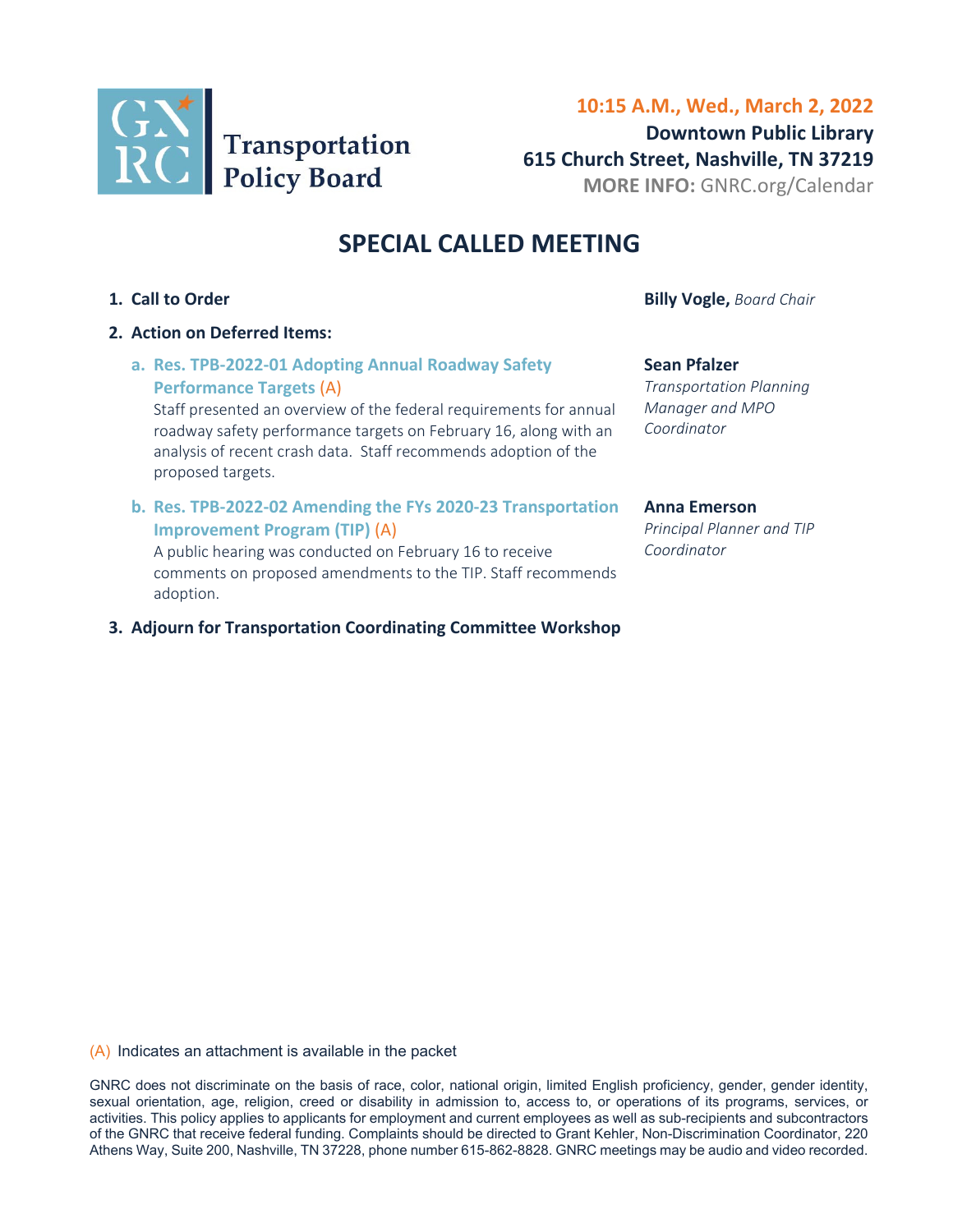# <span id="page-1-0"></span>**Agenda Item 2a. Updates to Roadway Safety Performance Targets**

# **Background**

In 2012, Congress passed Moving Ahead for Progress in the 21st Century (MAP‐21), which established performance‐based planning and performance management requirements for States and MPOs. These requirements were outlined through a series of rules published in the Federal Register that require State DOTs and metropolitan set targets for safety performance measures on all public roads to support the Highway Safety Improvement Program (HSIP). In 2021, the Nashville Area MPO established regional safety targets for the following performance measures that support a long‐term goal of one percent annual reduction out to 2045.

- Number of Fatalities
- Fatality Rate (per 100 Million VMT)
- Number of Serious Injuries
- Serious Injury Rate (per 100 Million VMT)
- Number of Non‐motorized Fatalities and Serious Injuries

Based on recent crash data, the Nashville area met two of the five performance measures: number of serious injuries and serious injury rate and did not meet the other three performance measures. Staff will present recent trends, contributing factors, and identify potential strategies to make progress toward achieving the long‐term goal. Staff proposes the following updates to regional targets for safety performance measures for the coming year.

| <b>Performance Measure</b>                                 | <b>Baseline</b><br>$(2016-20)$ | 1-Year<br><b>Target</b><br>(2022) | <b>Calculated</b><br><b>Target</b><br>$(2018-22)$ | 2045<br><b>Goal</b> |
|------------------------------------------------------------|--------------------------------|-----------------------------------|---------------------------------------------------|---------------------|
| Number of Fatalities                                       | 211.4                          | 191                               | 216.2                                             | 152                 |
| <b>Fatality Rate</b>                                       | 0.99                           | 0.83                              | 0.98                                              | 0.53                |
| Number of Serious Injuries                                 | 1,206                          | 1,310                             | 1,072.3                                           | 1,039               |
| Serious Injury Rate                                        | 5.65                           | 5.72                              | 4.84                                              | 3.65                |
| Number of Non-motorized<br>Fatalities and Serious Injuries | 177.2                          | 173                               | 173.3                                             | 138                 |

# **Recommendation**

Adopt Resolution TPB‐2022‐01 approving roadway safety targets.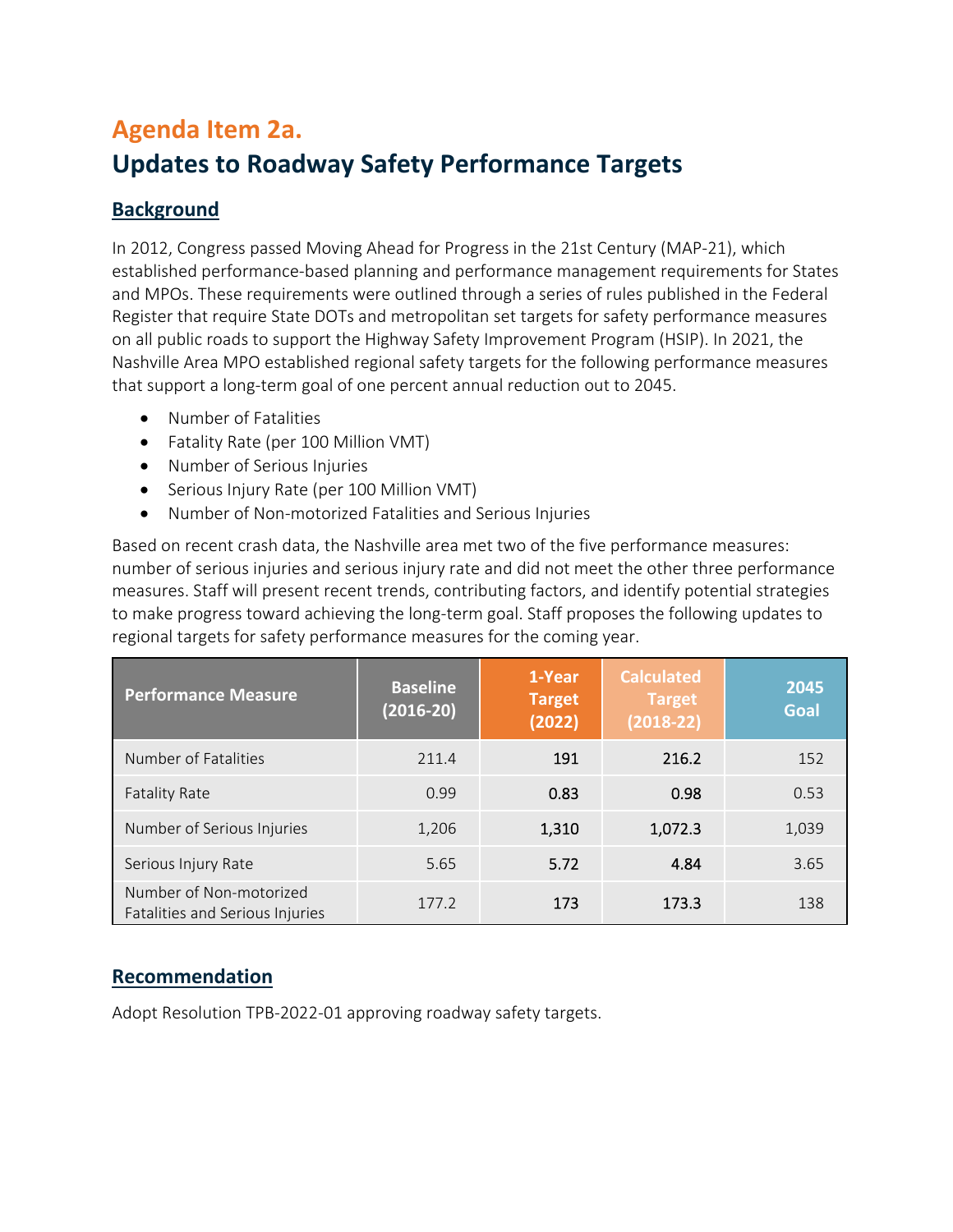# **RESOLUTION TPB‐2022‐01**

# **A RESOLUTION ADOPTING REGIONAL SAFETY PERFORMANCE TARGETS FOR 2022**

WHEREAS, the Greater Nashville Regional Council (GNRC) is responsible for carrying out a comprehensive, cooperative, and continuing transportation planning process on behalf of the Transportation Policy Board of the Nashville Area Metropolitan Planning Organization which represents a planning area that includes Davidson, Maury, Robertson, Rutherford, Sumner, Williamson, and Wilson counties; and

WHEREAS, in 2012, Congress passed the Moving Ahead for Progress in the 21st Century (MAP‐ 21) which mandated, and in 2015 reasserted in the Fixing America's Surface Transportation (FAST) Act the establishment and use of a performance and outcome‐based program for transportation decisions; and

WHEREAS, the FAST Act includes seven national performance areas including Safety, Infrastructure Condition, Congestion Reduction, System Reliability, Freight Movement and Economic Vitality, Environmental Sustainability, and Reduce Project Delivery Delays; and

WHEREAS, the national goal for safety is to achieve a significant reduction in traffic fatalities and serious injuries on all public roads; and

WHEREAS, the Regional Transportation Plan adopted by the Transportation Policy Board has established a goal to reduce regional traffic fatalities and serious injuries by at least one percent per year through 2045; and

WHEREAS, annually, before the end of February, the Transportation Policy Board must set its safety performance targets for the upcoming year; and

NOW, THEREFORE, BE IT RESOLVED that the safety targets depicted in "Exhibit 2022-02-A," which have been developed to advance the goals of the Regional Transportation Plan and to satisfy the aforementioned federal requirements for performance‐based planning, are hereby approved, and be it further resolved that GNRC agrees to plan and program projects accordingly.

Adopted this 2<sup>nd</sup> day of March 2022 by the Transportation Policy Board of the Nashville Area Metropolitan Planning Organization.

Attest:

The Honorable Billy Vogle, Transportation Policy Board Chair  Sean Pfalzer, MPO Coordinator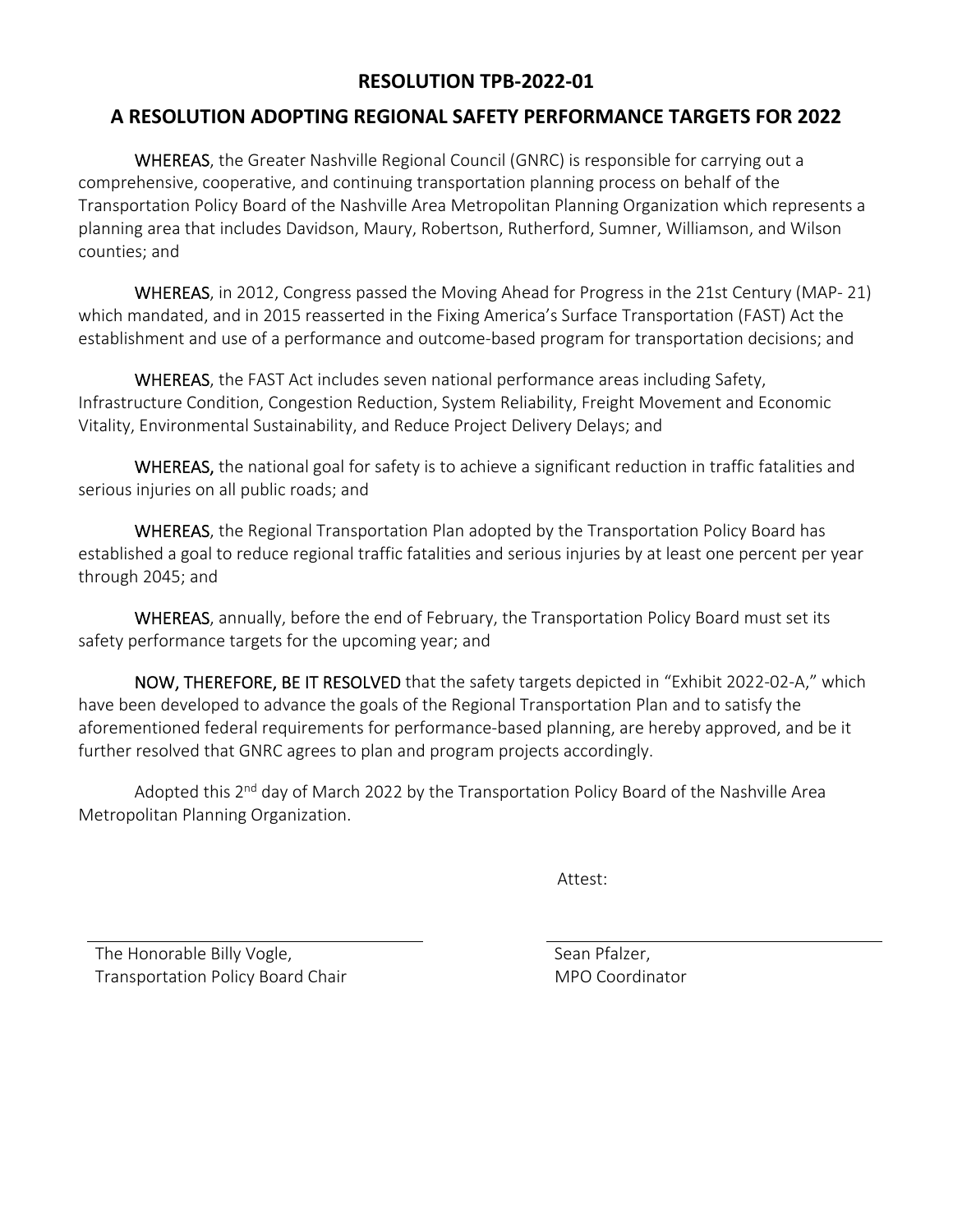# **Exhibit 2022‐01‐A to Resolution TPB‐2022‐01**

#### **Safety Performance Measures Targets**

In 2012, Congress passed Moving Ahead for Progress in the 21st Century (MAP‐21), which established performance-based planning and performance management requirements for States and MPOs. These requirements were outlined through a series of rules published in the Federal Register.<sup>1</sup>

The Safety Performance Management Measures regulations support the Highway Safety Improvement Program (HSIP) and require State DOTs and MPOs assess the following on **all roads:**

- Number of Fatalities
- Fatality Rate (per 100 Million VMT)
- Number of Serious Injuries
- Serious Injury Rate (per 100 Million VMT)
- Number of Non‐motorized Fatalities and Serious Injuries

| <b>PERFORMANCE MEASURES</b>                             | <b>REGIONAL</b><br><b>BASELINE</b> | <b>REGIONAL</b><br><b>TARGET</b> | <b>REGIONAL</b><br><b>GOAL</b> |
|---------------------------------------------------------|------------------------------------|----------------------------------|--------------------------------|
|                                                         | 2016-2020                          | 2018-2022                        | 2045                           |
| Number of Fatalities                                    | 211.4                              | 216.2                            | 152                            |
| Fatality Rate (per 100 Million VMT)                     | 0.99                               | 0.98                             | 0.53                           |
| Number of Serious Injuries                              | 1206                               | 1072.3                           | 1,039                          |
| Serious Injury Rate (per 100 Million VMT)               | 5.65                               | 4.84                             | 3.65                           |
| Number of Non-motorized Fatalities and Serious Injuries | 177.2                              | 173.3                            | 138                            |

<sup>&</sup>lt;sup>1</sup> See Part 490 to title 23 of the Code of Federal Regulations for Performance Management Requirements (23 CFR Part 490)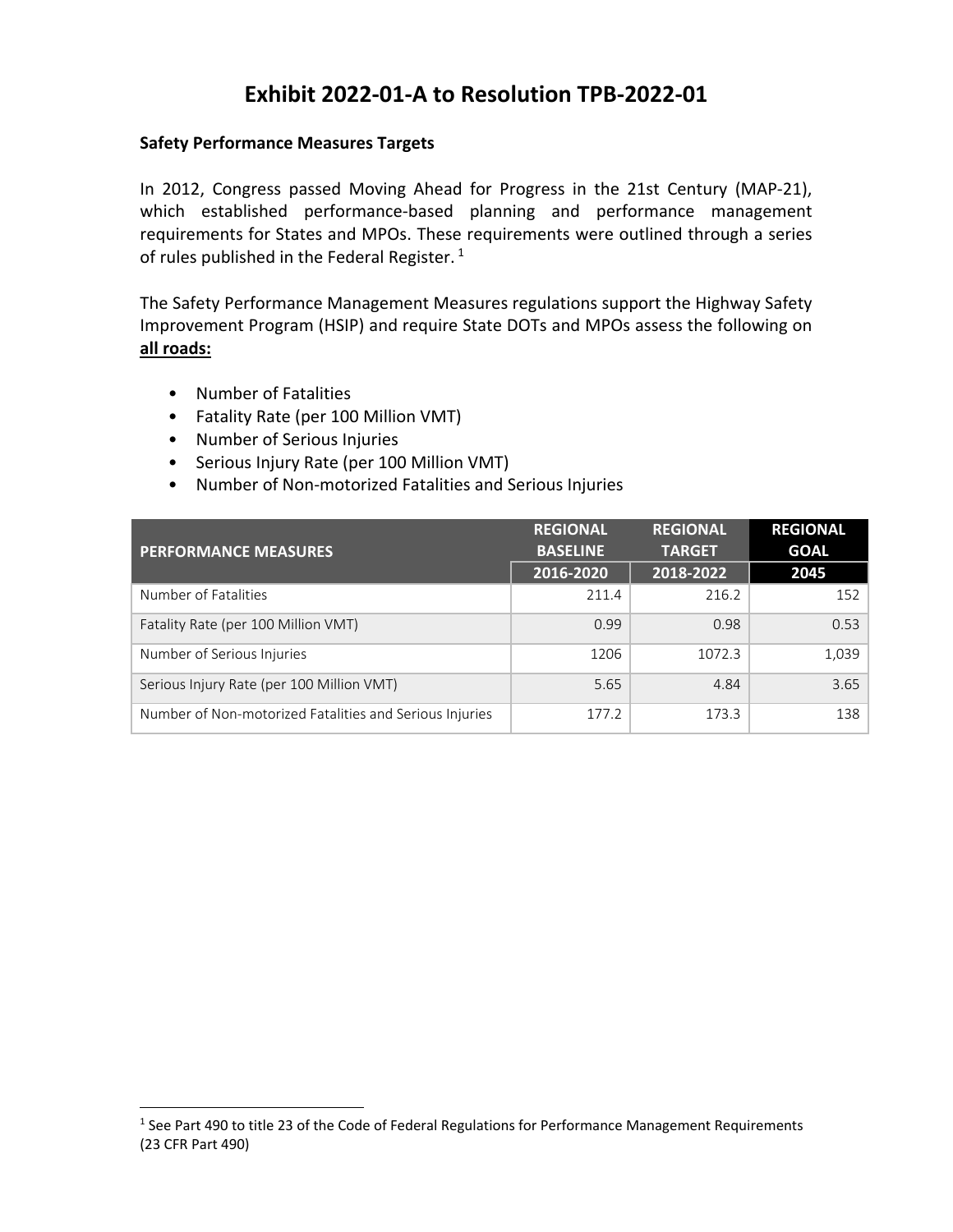# **Fatality**



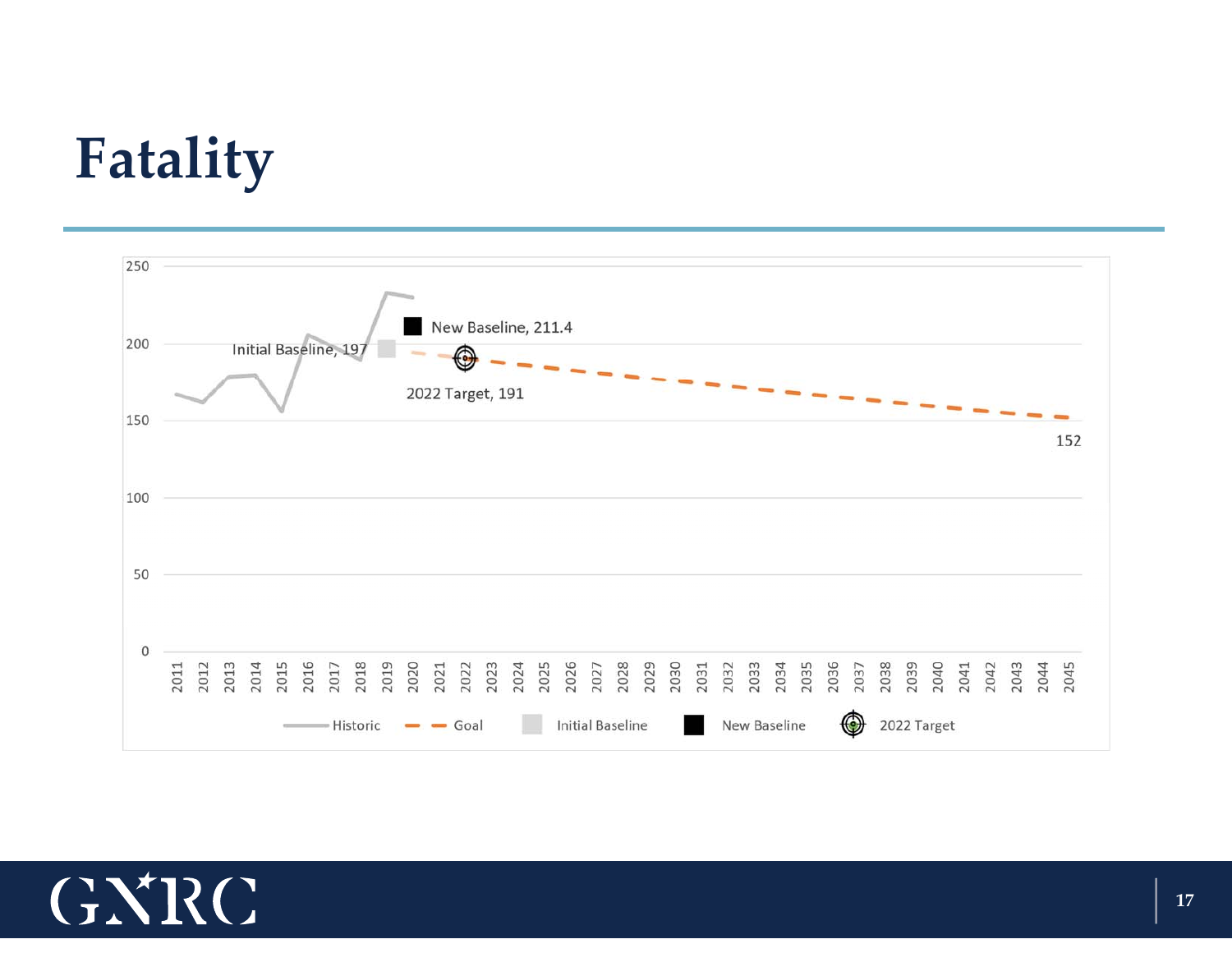# **Fatality Rate**



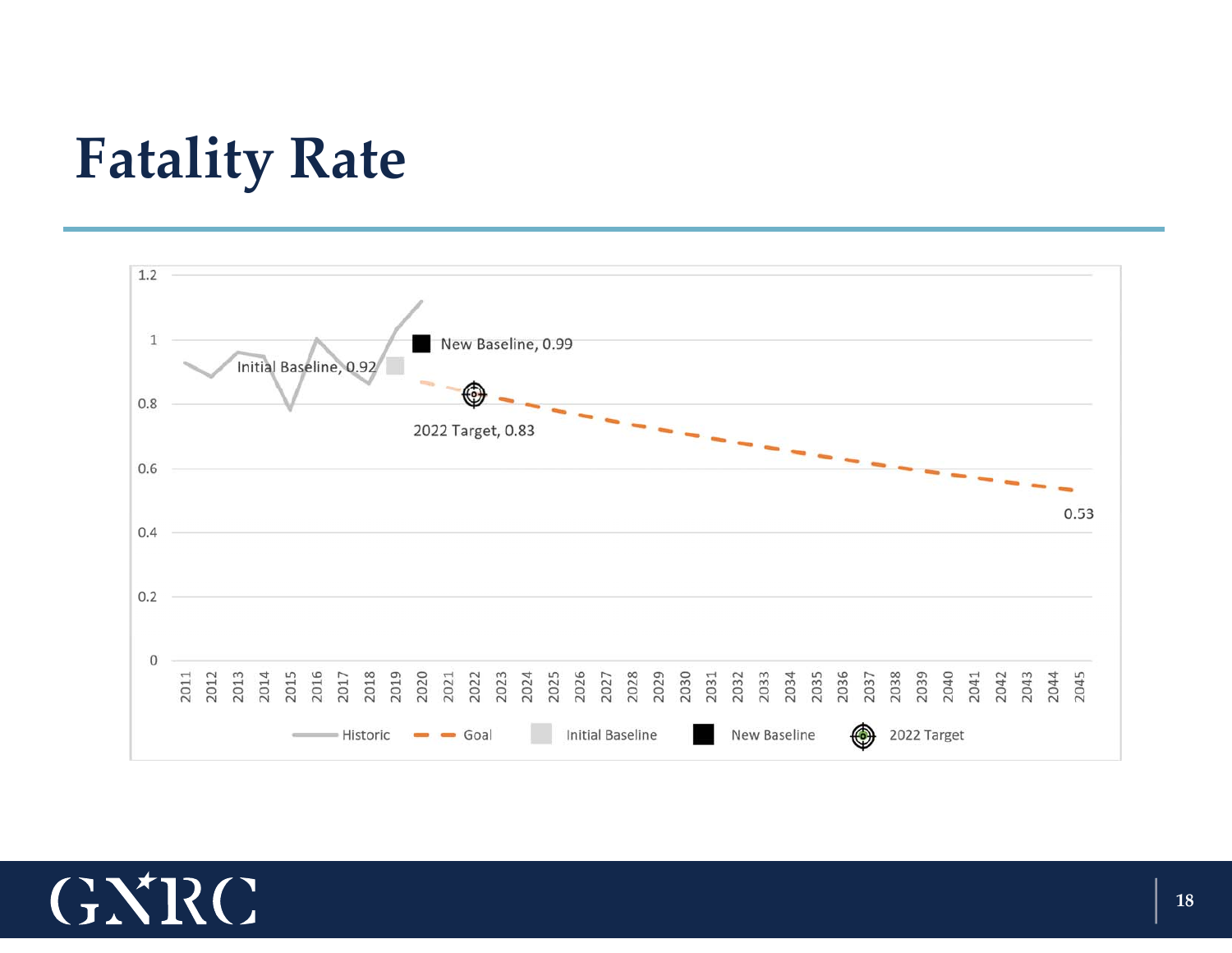# **Serious Injury**



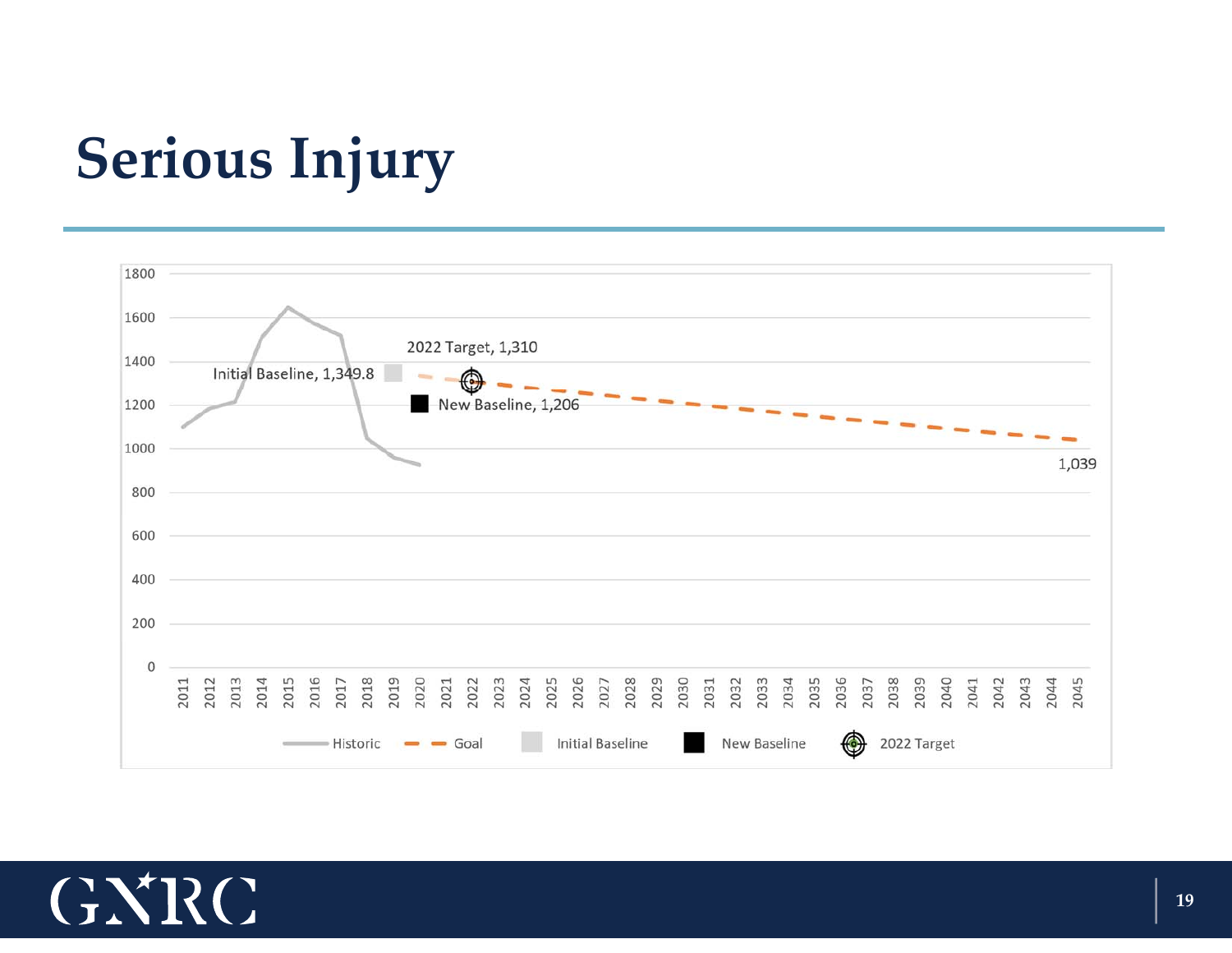# **Serious Injury Rate**



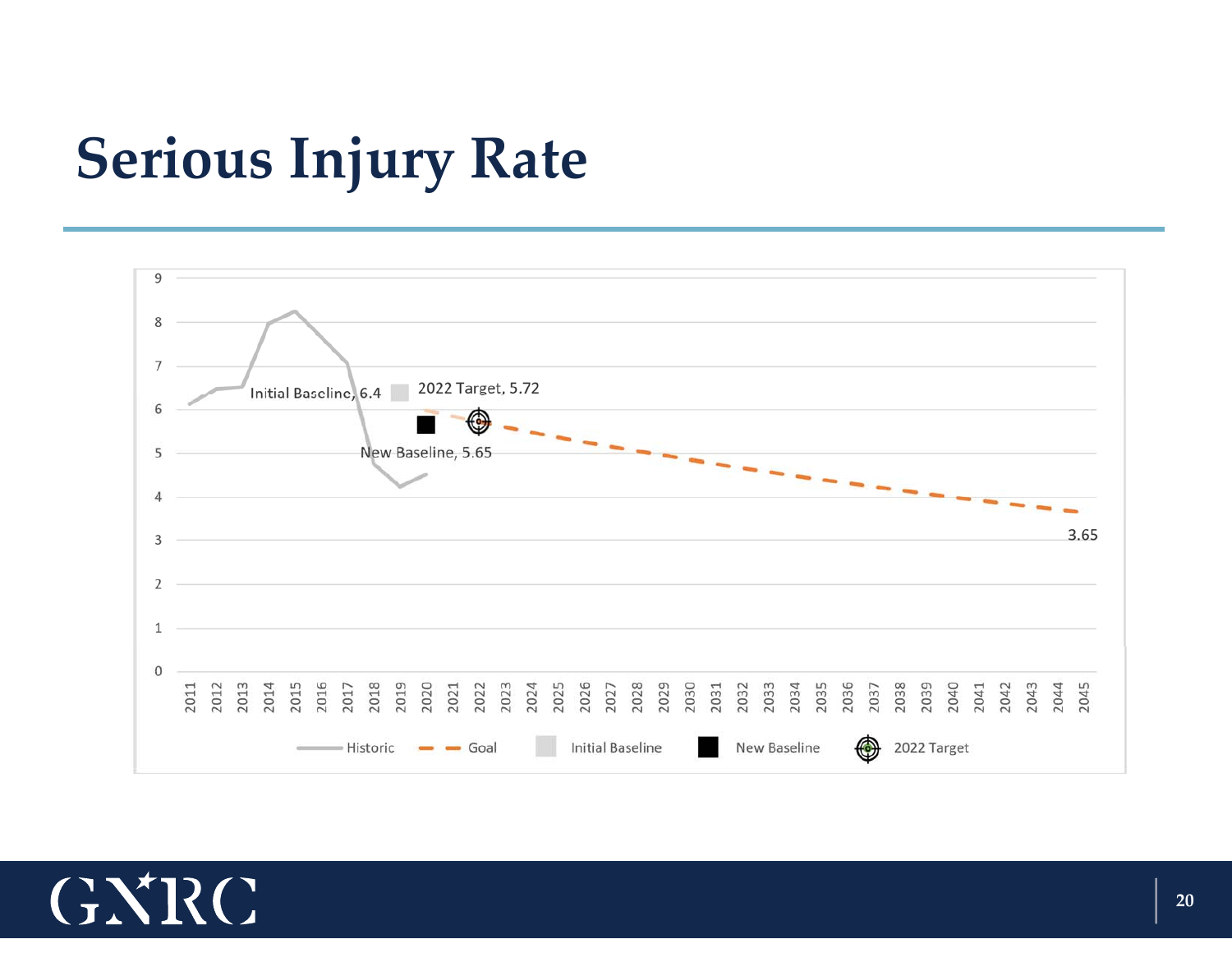# **Non‐Motorized Fatality and Serious Injury**



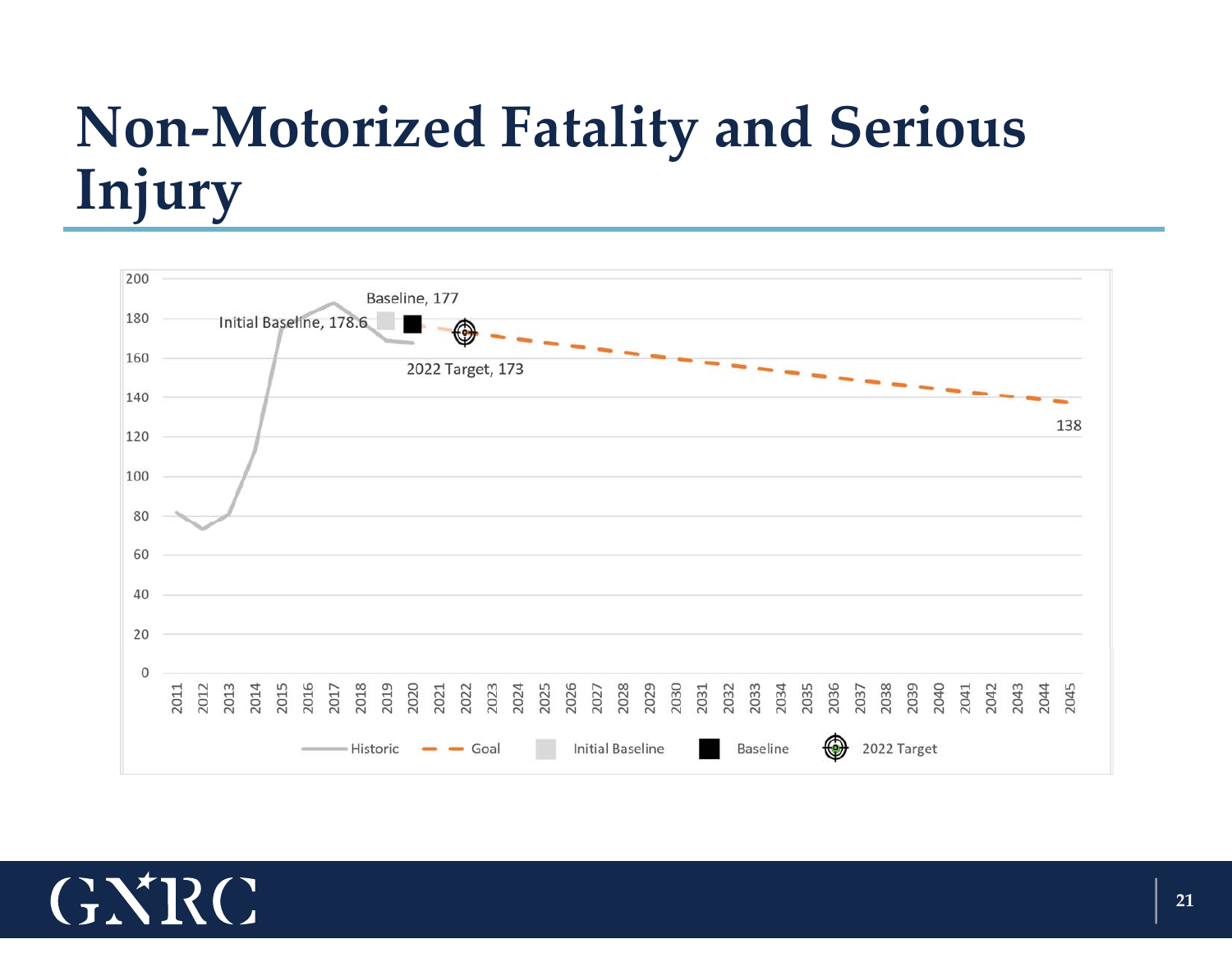# <span id="page-9-0"></span>**Agenda Item 2b. Adopt Resolution TPB‐2022‐02 Amending the FYs 2020‐2023 Transportation Improvement Program**

# **Background**

The following updates to the Transportation Improvement Program have been requested by project sponsors as part of amendment Cycle B for FY 2022. Detailed project pages can be viewed in our online TIP application at www.gnrc.org/tip.

| Amend #  | TIP#         | <b>Project Name</b>                                                                                         | Sponsor                       | <b>Action</b> |
|----------|--------------|-------------------------------------------------------------------------------------------------------------|-------------------------------|---------------|
| 2022-022 | 2022-17-148  | <b>Traffic Management Center</b>                                                                            | Metro Nashville               | Add project   |
| 2022-023 | 2022-17-149  | Traffic Flow Improvements & Traffic Signal<br>Upgrades - Phase 4                                            | Goodlettsville                | Add project   |
| 2022-024 | 2022-54-150  | Various Intersection Improvements                                                                           | Gallatin                      | Add project   |
| 2022-025 | 2022-67-151  | Columbia Pike (SR-6/US-31) Traffic Flow<br>Improvements                                                     | Spring Hill                   | Add project   |
| 2022-026 | 2022-77-152  | Intelligent Transportation System - Phase 2                                                                 | Lebanon                       | Add project   |
| 2022-027 | 2022-77-153  | Mt. Juliet Road (SR-171) ITS & Signal<br>Improvements Project - Phase 3                                     | Mt. Juliet                    | Add project   |
| 2022-028 | 2021-811-117 | Regional Park & Ride Facility                                                                               | <b>RTA</b>                    | Add funds     |
| 2022-029 | 2022-65-154  | Cool Springs Micro Circulation Transit Pilot                                                                | Franklin Transit<br>Authority | Add project   |
| 2022-030 | 2022-76-155  | Town Center Trail - Phase 3                                                                                 | Mt. Juliet                    | Add project   |
| 2022-031 | 2022-56-156  | Citywide Sidewalk Improvements - Phase 2                                                                    | Gallatin                      | Add project   |
| 2022-032 | 2022-65-157  | Regional Vanpooling, Carpooling, and<br>Employee Partnership Commute Benefits -<br>Post-Pandemic Initiative | Williamson<br>Co/TMA Group    | Add project   |
| 2022-033 | 2022-76-158  | Cedar City Pedestrian Improvements                                                                          | Lebanon                       | Add project   |
| 2022-034 | 2022-46-159  | Enon Springs Sidewalk Connectivity                                                                          | Smyrna                        | Add project   |
| 2022-035 | 2022-56-160  | Vol State - GAP Trail - Phase 2                                                                             | Gallatin                      | Add project   |
| 2022-036 | 2022-54-161  | SR-109 at I-65 Interchange Lighting Project                                                                 | Portland                      | Add project   |
| 2022-037 | 2011-42-143  | Bradyville Pike (SR-99) Widening                                                                            | Murfreesboro                  | Add funds     |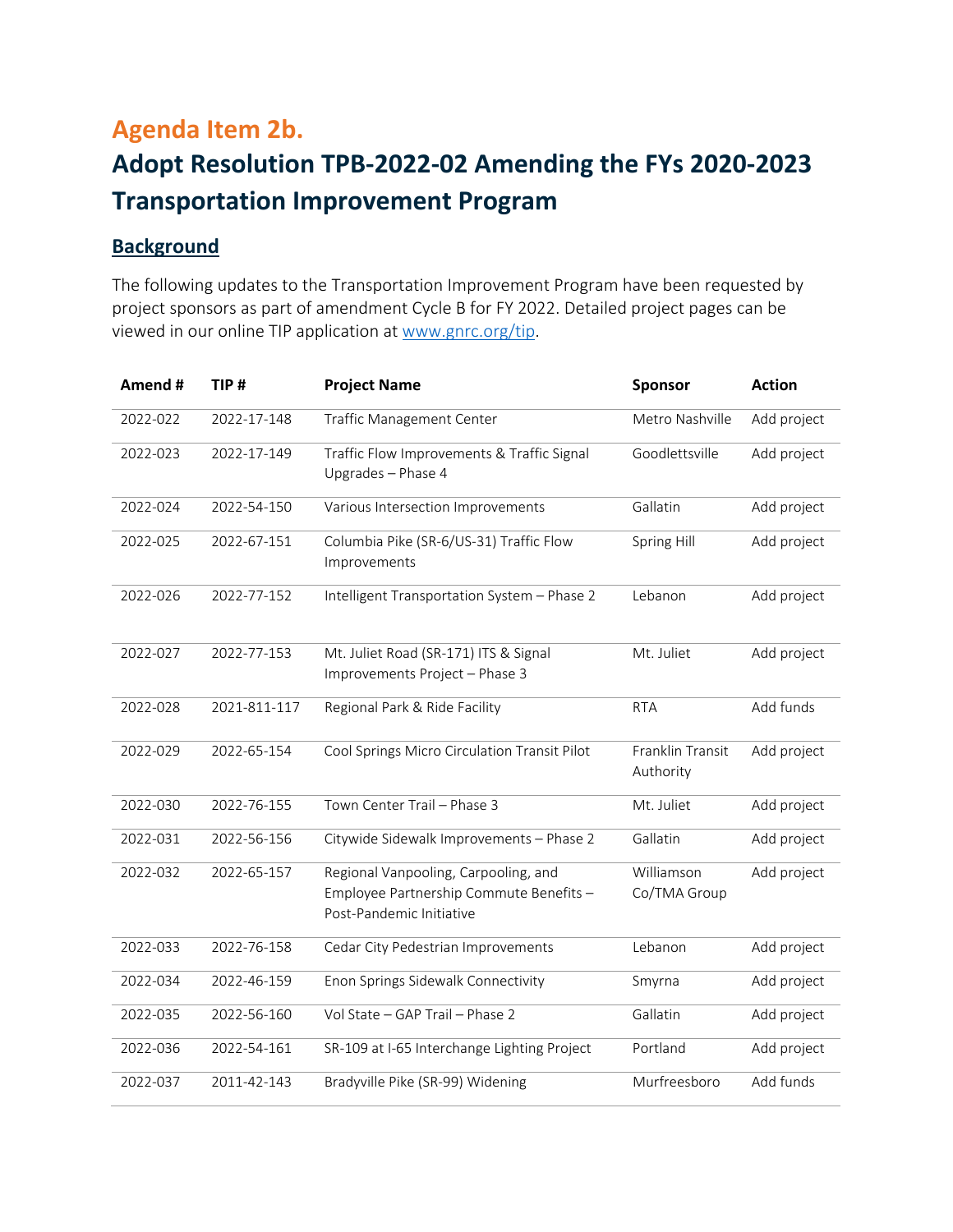| Amend #  | TIP #       | <b>Project Name</b>                                                                                      | <b>Sponsor</b>     | <b>Action</b> |
|----------|-------------|----------------------------------------------------------------------------------------------------------|--------------------|---------------|
| 2022-038 | 2018-46-083 | Dr. Martin Luther King Jr. Boulevard (SR-1/US-<br>70S) Sidewalks - Phase 2                               | Murfreesboro       | Add project   |
| 2022-039 | 2011-15-133 | Bus Stop Improvements & Passenger<br>Amenities                                                           | Nashville MTA      | Add funds     |
| 2022-040 | 2008-15-049 | Administration & Building Rehabilitation<br>(Nestor)                                                     | Nashville MTA      | Add funds     |
| 2022-041 | 2017-85-044 | Track Rehabilitation & Maintenance                                                                       | <b>RTA</b>         | Add funds     |
| 2022-042 | 2019-85-126 | WeGo Star Rail Improvements                                                                              | <b>RTA</b>         | Shift funds   |
| 2022-043 | 2022-62-131 | Columbia Pike (SR-6/US-31) Widening from<br>Duplex Road (SR-247) to Thompsons Ridge<br>Road/Buckner Road | <b>TDOT</b>        | Add funds     |
| 2022-044 | 2018-76-078 | Highway 231 North Sidewalk Project                                                                       | Lebanon            | Add funds     |
| 2022-045 | 2022-16-162 | Harding Pike (SR-1/US-70S) Sidewalk Project                                                              | <b>Belle Meade</b> | Add project   |
| 2022-046 | 2022-66-163 | Hillsboro Road (SR-106/US-431) Multimodal<br>Access Project                                              | Williamson Co      | Add project   |

# **Schedule**

- February 2 Presentation to Transportation Coordinating Committee
- February 3 February 16 Public Review and Comment
- February 16 Public Hearing; Action Deferred
- March 2 Adoption by the Transportation Policy Board

# **Recommendation**

Adopt Resolution TPB‐2022‐02 amending the FYs 2020‐2023 Transportation Improvement Program.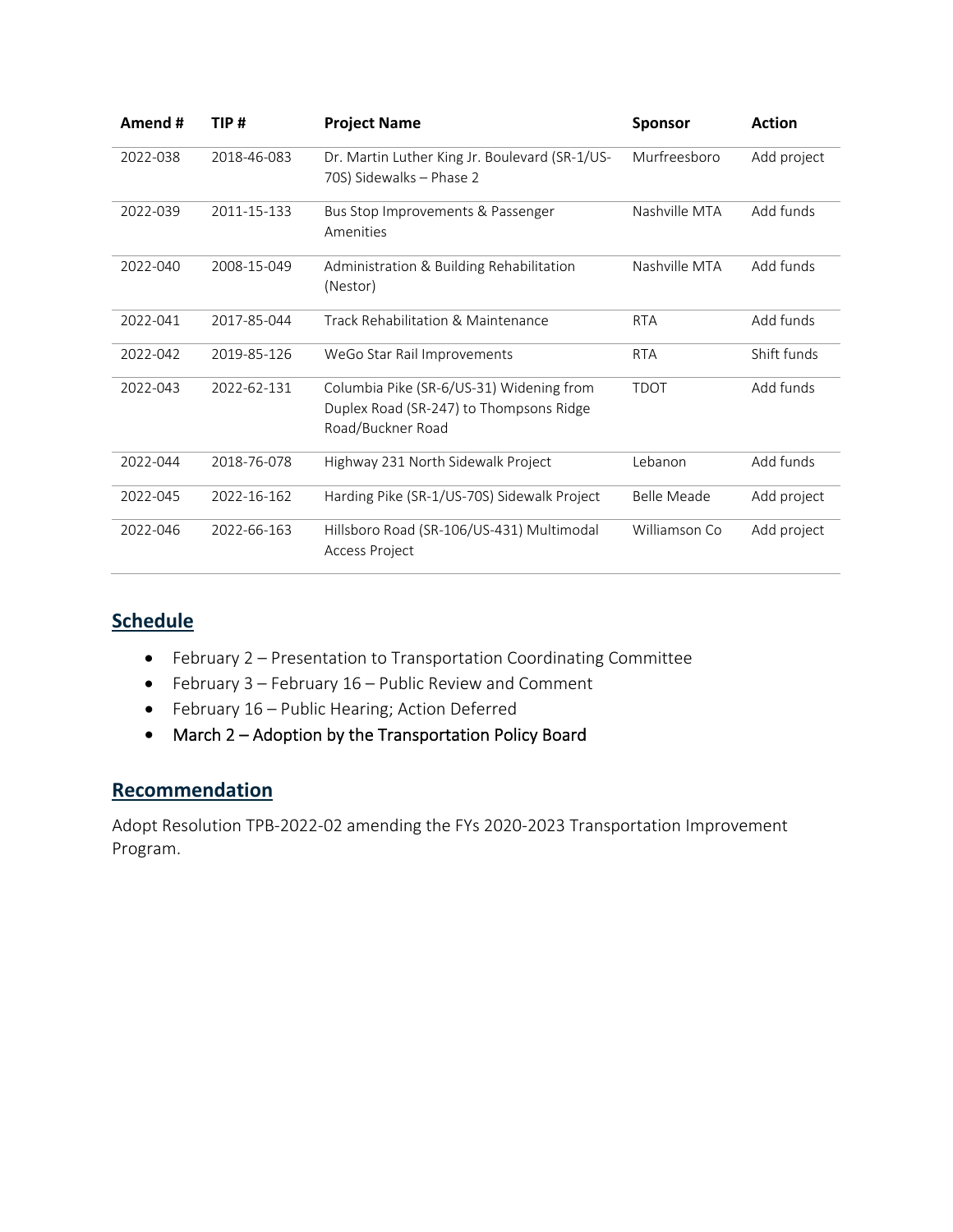### **RESOLUTION TPB‐2022‐02**

# **A RESOLUTION AMENDING THE TRANSPORTATION IMPROVEMENT PROGRAM FOR FEDERAL FISCAL YEARS 2020 THROUGH 2023**

WHEREAS, the Nashville Area Metropolitan Planning Organization (MPO) is responsible for the development and adoption of a Transportation Improvement Program (TIP) for the metropolitan planning area in cooperation with the state, local governments, and public transit operators; and

WHEREAS, on October 16, 2019, the MPO adopted the TIP for federal fiscal years 2020 through 2023 to advance projects contained within the MPO's Regional Transportation Plan; and

WHEREAS, the TIP consists of a staged multi-year program of federally and regionally significant transportation improvement projects that are financially constrained by year and includes an annual element for Metropolitan Nashville and Davidson County, Maury County, Robertson County, Rutherford County, Sumner County, Williamson County, and Wilson County; and

WHEREAS, the MPO's Public Participation Plan allows the public and interested stakeholders a period of no less than 10 days to review proposed amendments to the TIP; and

WHEREAS, the following amendments have met all public noticing requirements, are consistent with the 2045 Regional Transportation Plan, and conform to the requirements of Title 23 Code of Federal Regulations Part 450.324;

NOW, THEREFORE, BE IT RESOLVED by the Transportation Policy Board of the Nashville Area Metropolitan Planning Organization, that the Fiscal Years 2020 through 2023 Transportation Improvement Program is amended as follows:

| Amendment# | <b>Project Description</b>                                                                            | <b>Proposed Change</b> |
|------------|-------------------------------------------------------------------------------------------------------|------------------------|
| 2022-022   | <b>Traffic Management Center</b>                                                                      | Add project            |
| 2022-023   | Traffic Flow Improvements & Traffic Signal Upgrades - Phase 4                                         | Add project            |
| 2022-024   | Various Intersection Improvements                                                                     | Add project            |
| 2022-025   | Columbia Pike (SR-6/US-31) Traffic Flow Improvements                                                  | Add project            |
| 2022-026   | Intelligent Transportation System - Phase 2                                                           | Add project            |
| 2022-027   | Mt. Juliet Road (SR-171) ITS & Signal Improvements Project - Phase 3                                  | Add project            |
| 2022-028   | Regional Park & Ride Facility                                                                         | Add funds              |
| 2022-029   | Cool Springs Micro Circulation Transit Pilot                                                          | Add project            |
| 2022-030   | Town Center Trail - Phase 3                                                                           | Add project            |
| 2022-031   | Citywide Sidewalk Improvements - Phase 2                                                              | Add project            |
| 2022-032   | Regional Vanpooling, Carpooling, and Commute Benefits - Post-Pandemic Initiative                      | Add project            |
| 2022-033   | Cedar City Pedestrian Improvements                                                                    | Add project            |
| 2022-034   | Enon Springs Sidewalk Connectivity                                                                    | Add project            |
| 2022-035   | Vol State - GAP Trail - Phase 2                                                                       | Add project            |
| 2022-036   | SR-109 at I-65 Interchange Lighting Project                                                           | Add project            |
| 2022-037   | Bradyville Pike (SR-99) Widening                                                                      | Add funds              |
| 2022-038   | Dr. Martin Luther King Jr. Boulevard (SR-1/US-70S) Sidewalks - Phase 2                                | Add project            |
| 2022-039   | Bus Stop Improvements & Passenger Amenities                                                           | Add funds              |
| 2022-040   | Administration & Building Rehabilitation (Nestor)                                                     | Add funds              |
| 2022-041   | <b>Track Rehabilitation &amp; Maintenance</b>                                                         | Add funds              |
| 2022-042   | WeGo Star Rail Improvements                                                                           | Shift funds            |
| 2022-043   | Columbia Pike (SR-6/US-31) Widening from Duplex Road (SR-247) to Thompsons Ridge<br>Road/Buckner Road | Add funds              |
| 2022-044   | Highway 231 North Sidewalk Project                                                                    | Add funds              |
| 2022-045   | Harding Pike (SR-1/US-70S) Sidewalk Project                                                           | Add project            |
| 2022-046   | Hillsboro Road (SR-106/US-431) Multimodal Access Project                                              | Add project            |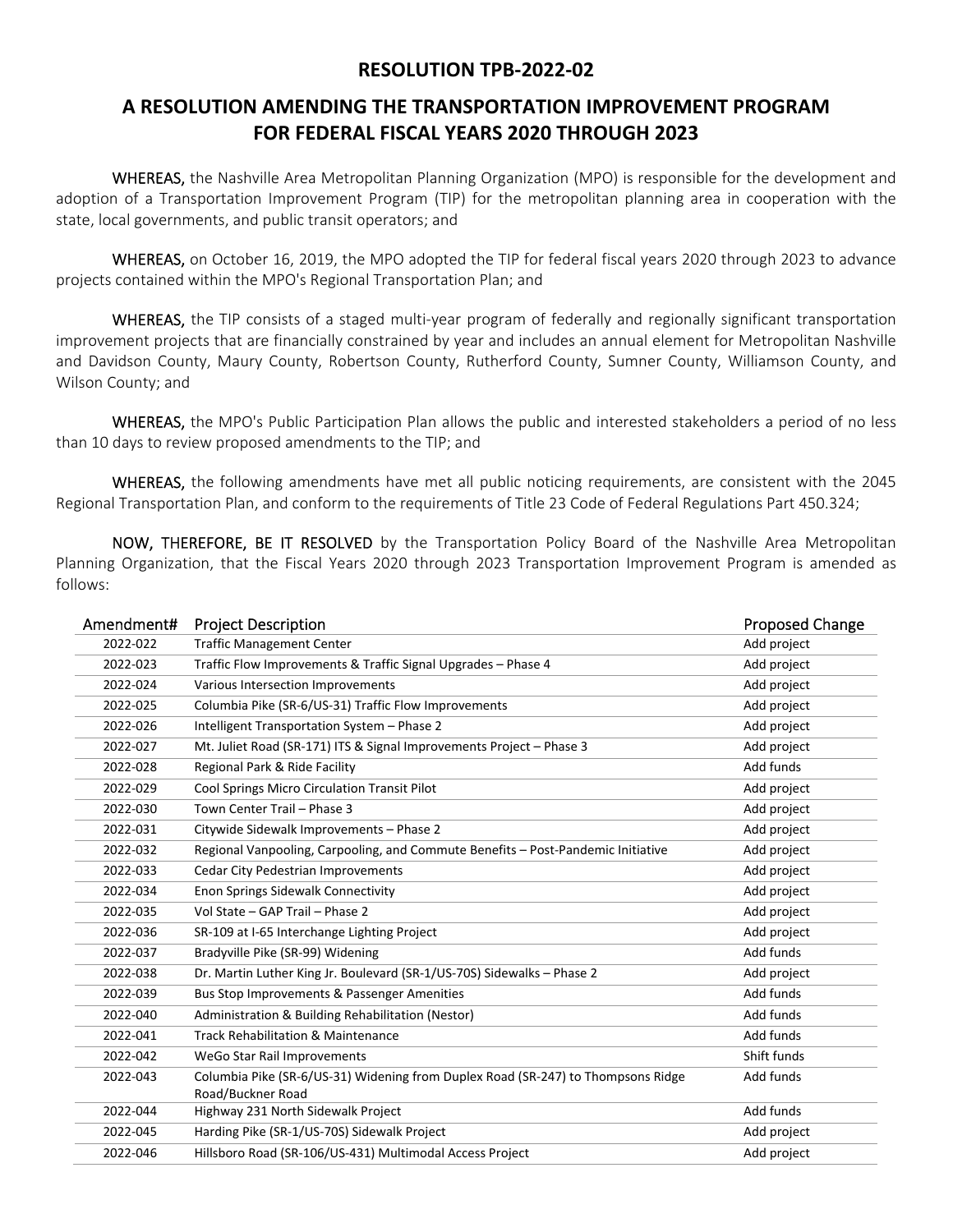Adopted this 2<sup>nd</sup> day of March, 2022 by the Transportation Policy Board of the Nashville Area Metropolitan Planning Organization.

Attest:

The Honorable Billy Vogle, Transportation Policy Board Chair  Sean Pfalzer, MPO Coordinator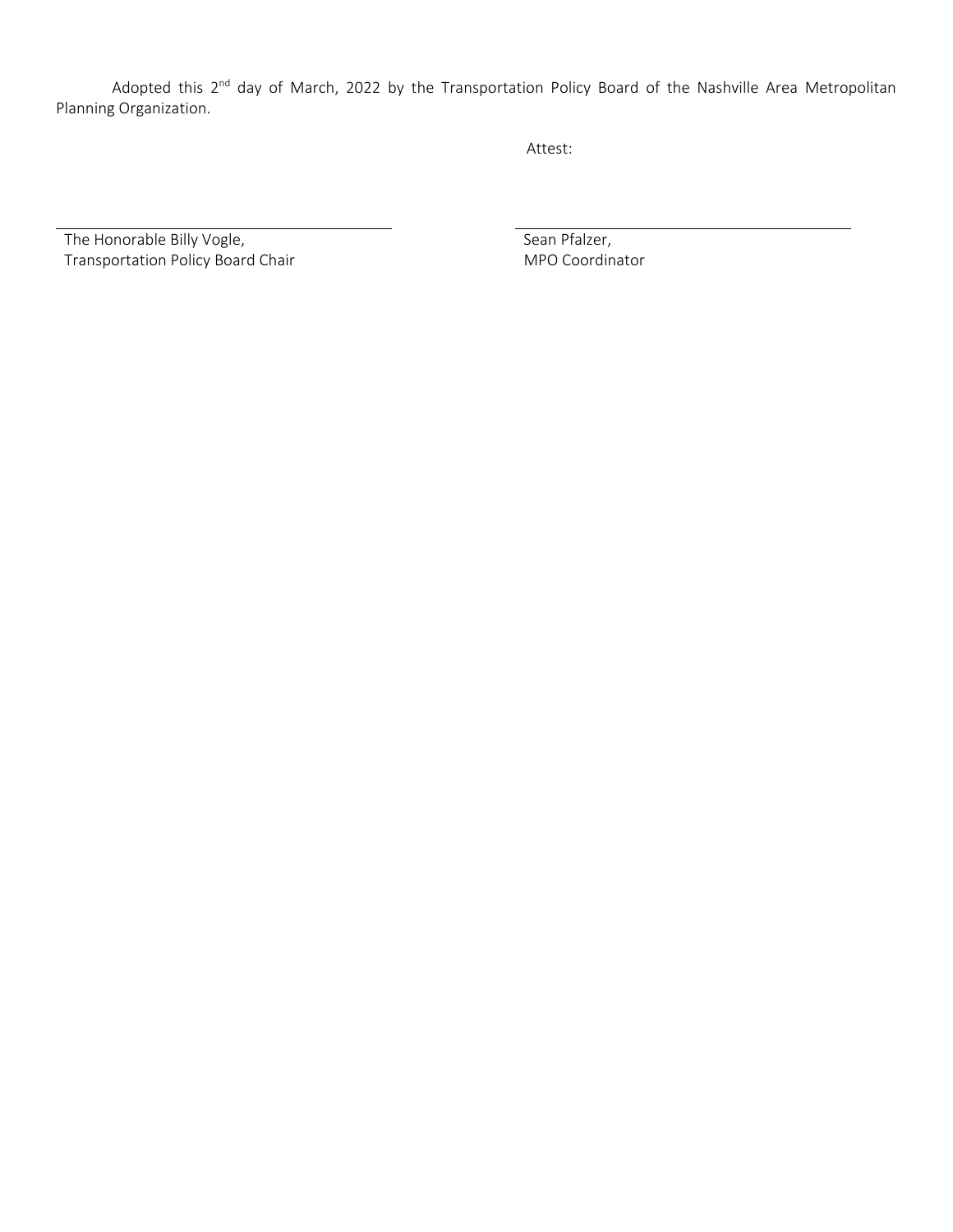



| <b>TIP Amendment # 2022-022</b> |                                  |
|---------------------------------|----------------------------------|
| TIP $#$ :                       | 2022-17-148                      |
| RTP ID:                         | <b>Congestion Management</b>     |
| Project:                        | <b>Traffic Management Center</b> |
| <b>Requested By:</b>            | <b>Metro Nashville</b>           |
| <b>Proposed Changes:</b>        | Add project                      |
| <b>Total Project Cost:</b>      | \$3,655,000                      |

#### **TO: \$3,655,000**

| <b>FY</b>    | <b>Type of Work</b>   | <b>Funding</b> | Total     | <b>Federal</b> | <b>State</b> | Local |
|--------------|-----------------------|----------------|-----------|----------------|--------------|-------|
| 2022         | <b>IMPLEMENTATION</b> | <b>CMAQ</b>    | 3.655.000 | 3,655,000      |              |       |
|              |                       |                |           |                |              |       |
| <b>Total</b> |                       |                | 3.655.000 | 3,655,000      |              |       |

### **Amendment Description**

This amendment proposes to add the project to the TIP with \$3,655,000 federal CMAQ funds provided to the project in TDOT's 2021 CMAQ award cycle.

This project consists of the implementation of a modern Transportation Management Center (TMC) and includes 3 years of operational staff for the management, operation, and maintenance of the TMC.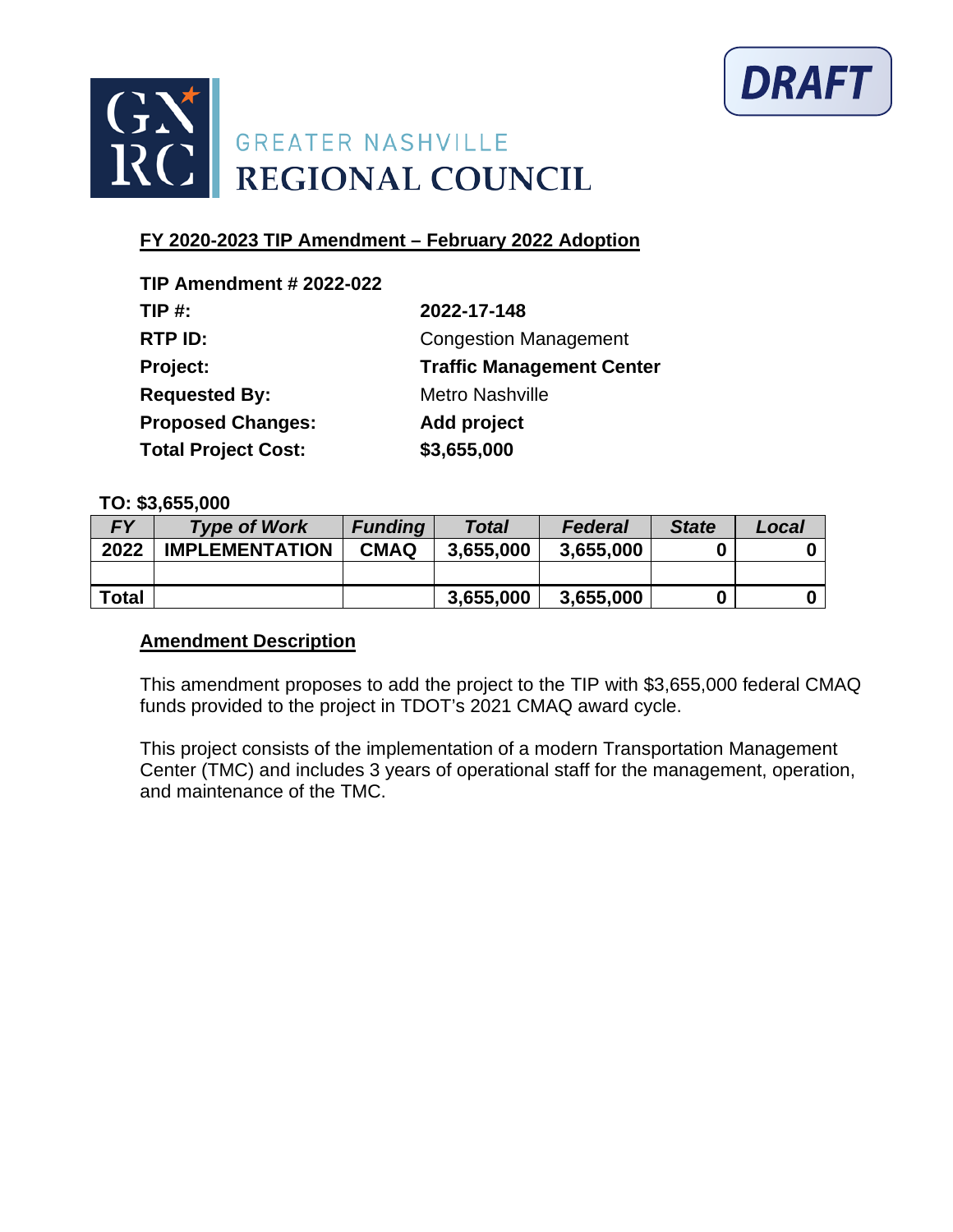



| <b>TIP Amendment # 2022-023</b> |                                                                               |
|---------------------------------|-------------------------------------------------------------------------------|
| $TIP#$ :                        | 2022-17-149                                                                   |
| RTP ID:                         | <b>Congestion Management</b>                                                  |
| Project:                        | <b>Traffic Flow Improvements &amp; Traffic Signal Upgrades</b><br>$-$ Phase 4 |
| <b>Requested By:</b>            | Goodlettsville                                                                |
| <b>Proposed Changes:</b>        | Add project                                                                   |
| <b>Total Project Cost:</b>      | \$2,360,000                                                                   |

#### **TO: \$2,360,000**

| <b>FY</b>    | <b>Type of Work</b>   | <b>Funding</b> | <b>Total</b> | Federal   | <b>State</b> | Local  |
|--------------|-----------------------|----------------|--------------|-----------|--------------|--------|
| 2022         | <b>IMPLEMENTATION</b> | <b>CMAQ</b>    | 2,360,000    | 2,335,000 | 0            | 25,000 |
|              |                       |                |              |           |              |        |
| <b>Total</b> |                       |                | 2,360,000    | 2,335,000 | 0            | 25,000 |

### **Amendment Description**

This amendment proposes to add the project to the TIP with \$2,335,000 federal CMAQ funds provided to the project in TDOT's 2021 CMAQ award cycle.

This project consists of traffic signal upgrades and signal coordination at 20 intersections in Goodlettsville. Improvements will also include the reconstruction of two intersections, wireless interconnection, and video detection.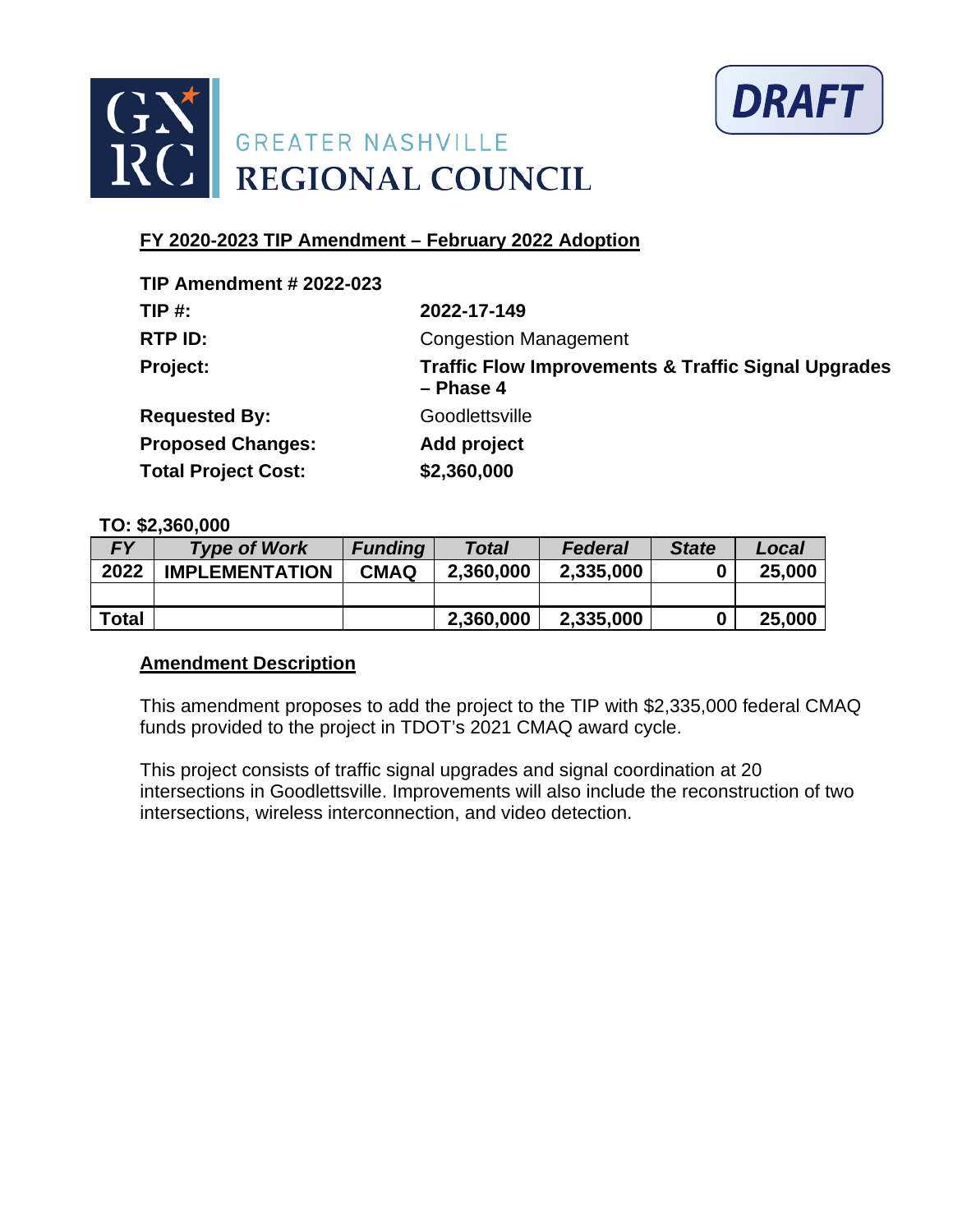



| <b>TIP Amendment # 2022-024</b> |                                          |
|---------------------------------|------------------------------------------|
| $TIP#$ :                        | 2022-54-150                              |
| RTP ID:                         | <b>Congestion Management</b>             |
| Project:                        | <b>Various Intersection Improvements</b> |
| <b>Requested By:</b>            | Gallatin                                 |
| <b>Proposed Changes:</b>        | Add project                              |
| <b>Total Project Cost:</b>      | \$2,375,000                              |

### **TO: \$2,375,000**

| FΥ           | <b>Type of Work</b> | <b>Funding</b> | <b>Total</b> | <b>Federal</b> | <b>State</b> | Local   |
|--------------|---------------------|----------------|--------------|----------------|--------------|---------|
| 2022         | <b>PE-N/PE-D</b>    | <b>CMAQ</b>    | 665,000      | 532,000        |              | 133,000 |
| 2023         | <b>CONST</b>        | <b>CMAQ</b>    | 1,710,000    | 1,368,000      |              | 342,000 |
|              |                     |                |              |                |              |         |
| <b>Total</b> |                     |                | 2,375,000    | 1,900,000      |              | 475,000 |

# **Amendment Description**

This amendment proposes to add the project to the TIP with \$1,900,000 federal CMAQ funds provided to the project in TDOT's 2021 CMAQ award cycle.

This project consists of the installation of radar detection and new traffic control cabinets along 20 intersections in Gallatin. Following installation of these elements, updates will be made to signal timing.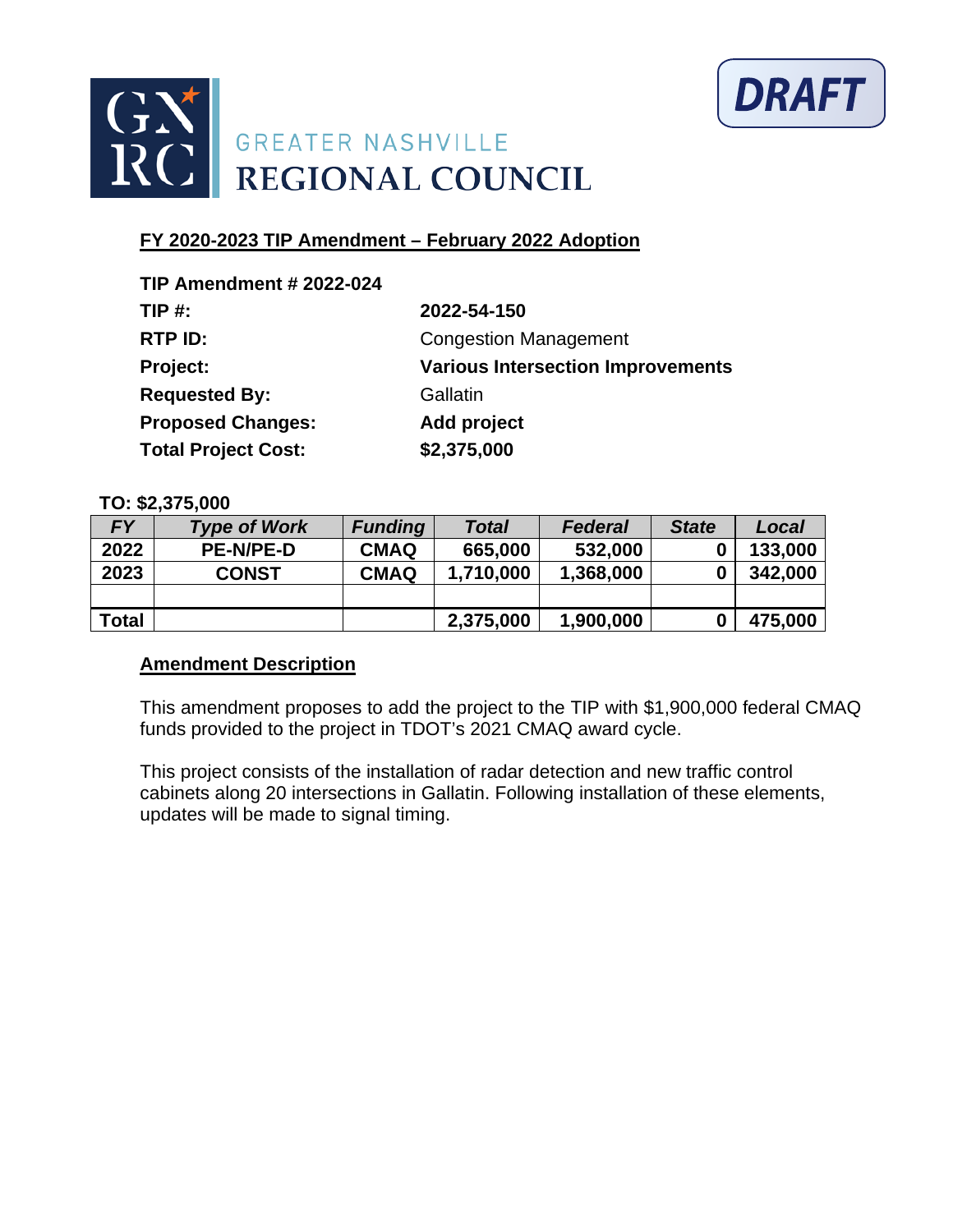



| <b>TIP Amendment # 2022-025</b> |                                                                       |
|---------------------------------|-----------------------------------------------------------------------|
| <b>TIP #:</b>                   | 2022-67-151                                                           |
| RTP ID:                         | <b>Congestion Management</b>                                          |
| Project:                        | <b>Columbia Pike (SR-6/US-31) Traffic Flow</b><br><b>Improvements</b> |
| <b>Requested By:</b>            | <b>Spring Hill</b>                                                    |
| <b>Proposed Changes:</b>        | Add project                                                           |
| <b>Total Project Cost:</b>      | \$185,000                                                             |

#### **TO: \$185,000**

| <b>FY</b>    | <b>Type of Work</b>   | <b>Funding</b> | <b>Total</b> | <b>Federal</b> | <b>State</b> | Local |
|--------------|-----------------------|----------------|--------------|----------------|--------------|-------|
| 2022         | <b>PE-N/PE-D</b>      | <b>CMAQ</b>    | 35,000       | 35,000         |              |       |
| 2022         | <b>IMPLEMENTATION</b> | <b>CMAQ</b>    | 150,000      | 150,000        | 0            |       |
|              |                       |                |              |                |              |       |
| <b>Total</b> |                       |                | 185,000      | 185,000        | 0            |       |

# **Amendment Description**

This amendment proposes to add the project to the TIP with \$185,000 federal CMAQ funds provided to the project in TDOT's 2021 CMAQ award cycle.

This project consists of the optimization of coordinated traffic signal timing along Columbia Pike (SR-6/US-31) from Miles Johnson Parkway to Thompsons Station Road.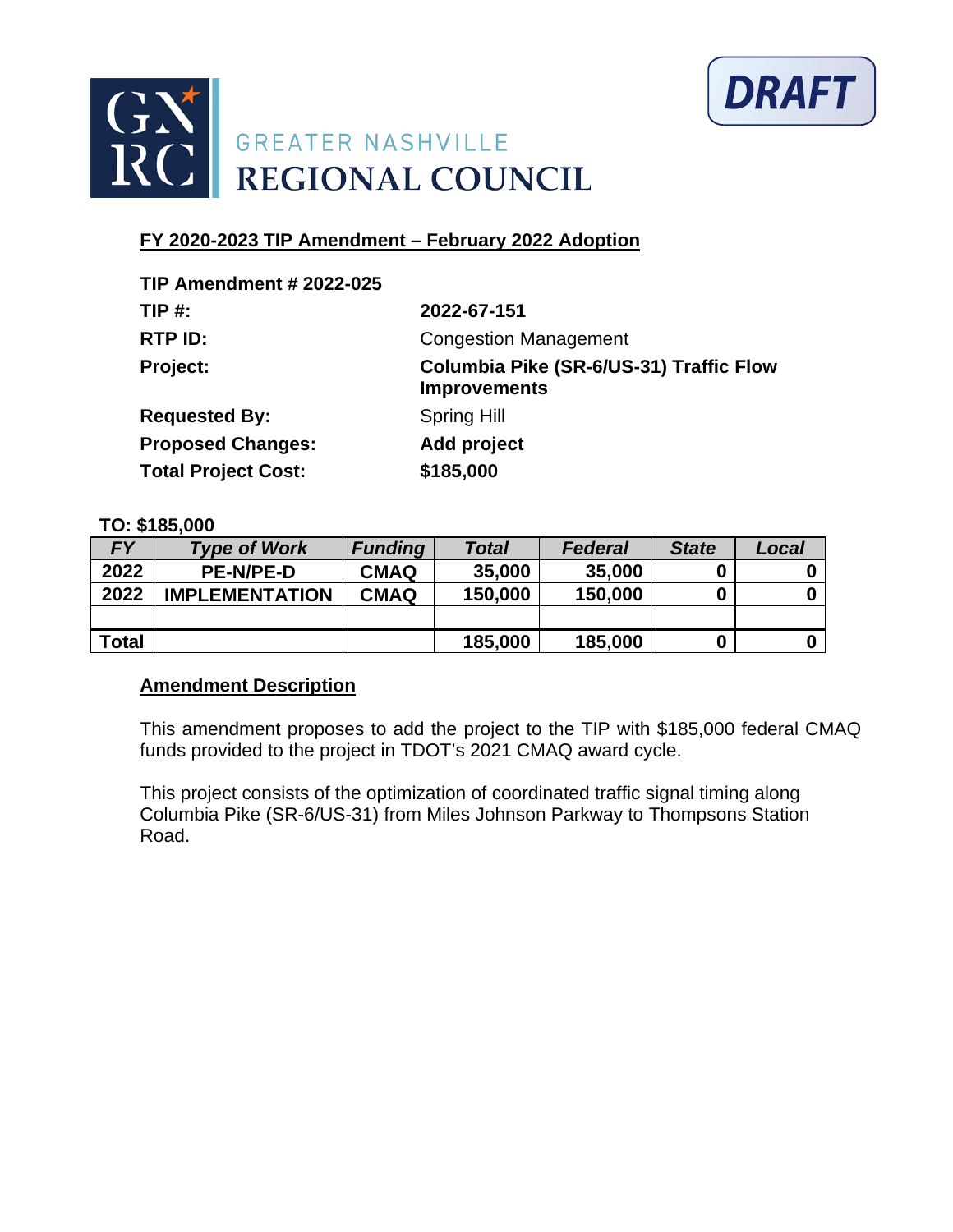



| <b>TIP Amendment # 2022-026</b> |                                             |
|---------------------------------|---------------------------------------------|
| $TIP#$ :                        | 2022-77-152                                 |
| RTP ID:                         | <b>Congestion Management</b>                |
| Project:                        | Intelligent Transportation System - Phase 2 |
| <b>Requested By:</b>            | Lebanon                                     |
| <b>Proposed Changes:</b>        | Add project                                 |
| <b>Total Project Cost:</b>      | \$2,500,000                                 |

### **TO: \$2,500,000**

| FΥ           | <b>Type of Work</b> | <b>Funding</b> | <b>Total</b> | <b>Federal</b> | <b>State</b> | Local   |
|--------------|---------------------|----------------|--------------|----------------|--------------|---------|
| 2022         | <b>PE-N/PE-D</b>    | <b>CMAQ</b>    | 290,000      | 232,000        |              | 58,000  |
| 2023         | <b>CONST</b>        | <b>CMAQ</b>    | 2,210,000    | 1,768,000      |              | 442,000 |
|              |                     |                |              |                |              |         |
| <b>Total</b> |                     |                | 2,500,000    | 2,000,000      |              | 500,000 |

# **Amendment Description**

This amendment proposes to add the project to the TIP with \$2,000,000 federal CMAQ funds provided to the project in TDOT's 2021 CMAQ award cycle.

This project consists of signal improvements at 24 intersections in Lebanon along Baddour Parkway/Sparta Pike (SR-26), North Cumberland Street (SR-10), East Main Street (SR-24), and Hartmann Drive. Improvements will include fiber interconnection, new CCTV cameras, upgraded signal controllers, vehicle detection, updated signal timing, and ADA improvements.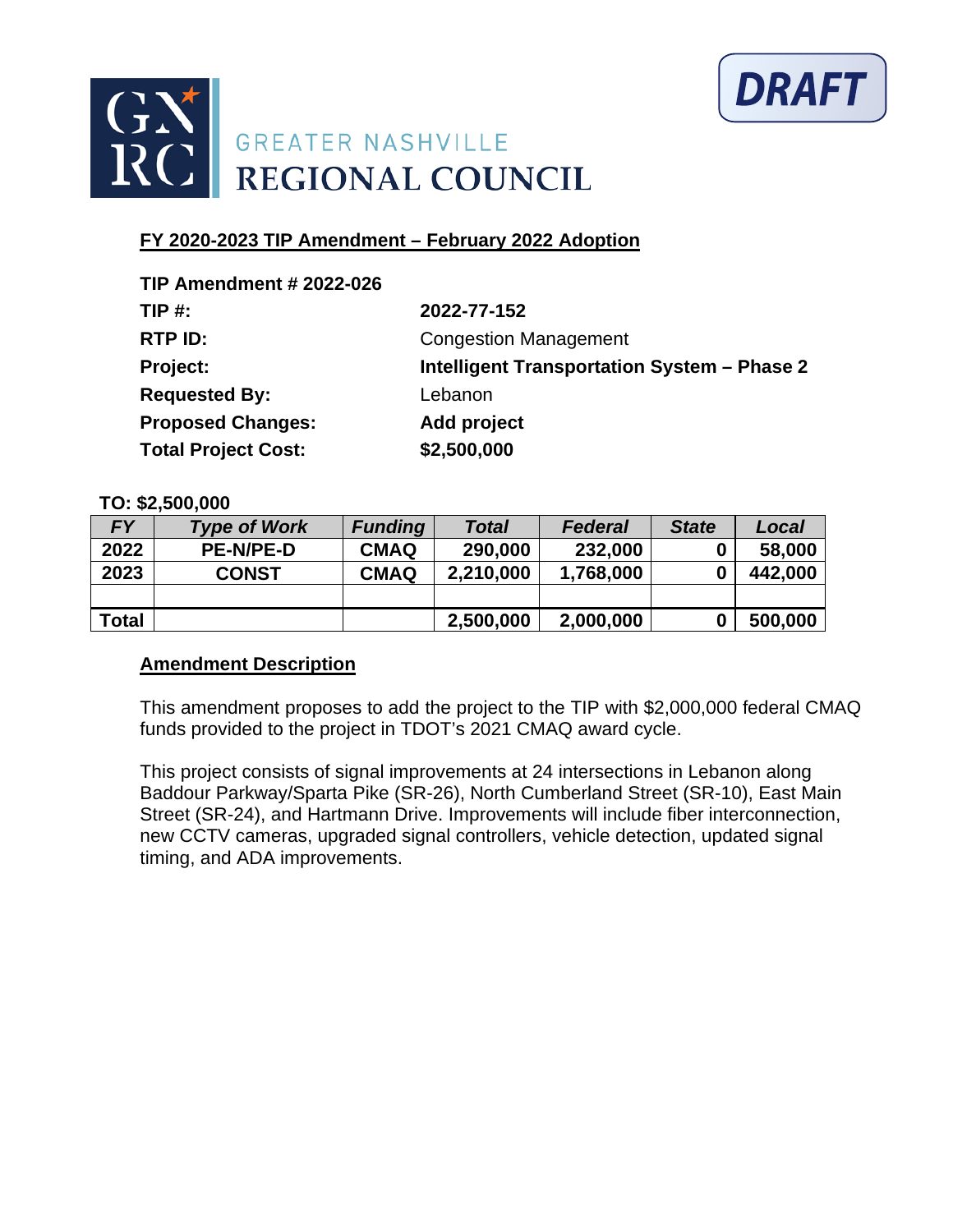



| <b>TIP Amendment # 2022-027</b> |                                                                                |
|---------------------------------|--------------------------------------------------------------------------------|
| $TIP#$ :                        | 2022-77-153                                                                    |
| RTP ID:                         | <b>Congestion Management</b>                                                   |
| Project:                        | Mt. Juliet Road (SR-171) ITS & Signal Improvements<br><b>Project - Phase 3</b> |
| <b>Requested By:</b>            | Mt. Juliet                                                                     |
| <b>Proposed Changes:</b>        | Add project                                                                    |
| <b>Total Project Cost:</b>      | \$2,473,400                                                                    |

#### **TO: \$2,473,400**

| <b>FY</b>    | <b>Type of Work</b>   | <b>Funding</b> | Total     | Federal   | <b>State</b> | Local  |
|--------------|-----------------------|----------------|-----------|-----------|--------------|--------|
| 2022         | <b>IMPLEMENTATION</b> | <b>CMAQ</b>    | 2,473,400 | 2,395,400 | 0            | 78,000 |
|              |                       |                |           |           |              |        |
| <b>Total</b> |                       |                | 2,473,400 | 2,395,400 | 0            | 78,000 |

# **Amendment Description**

This amendment proposes to add the project to the TIP with \$2,395,400 federal CMAQ funds provided to the project in TDOT's 2021 CMAQ award cycle.

This project consists of improvements at 6 intersections on Mt. Juliet Road (SR-171) from the Mt. Juliet City Hall to Lebanon Road (SR-24/US-70). Improvements include the installation of fiber optic cable, construction of one new traffic signal, upgraded signal controllers, signal software, and detection equipment, installation of flashing yellow arrows, DSRC, and the reconstruction of curb ramps and pedestrian signals. ADA-compliant curb ramps, audible/vibrotactile pedestrian pushbuttons, countdown pedestrian signal heads, crosswalks, and appropriate pedestrian signage will also be installed.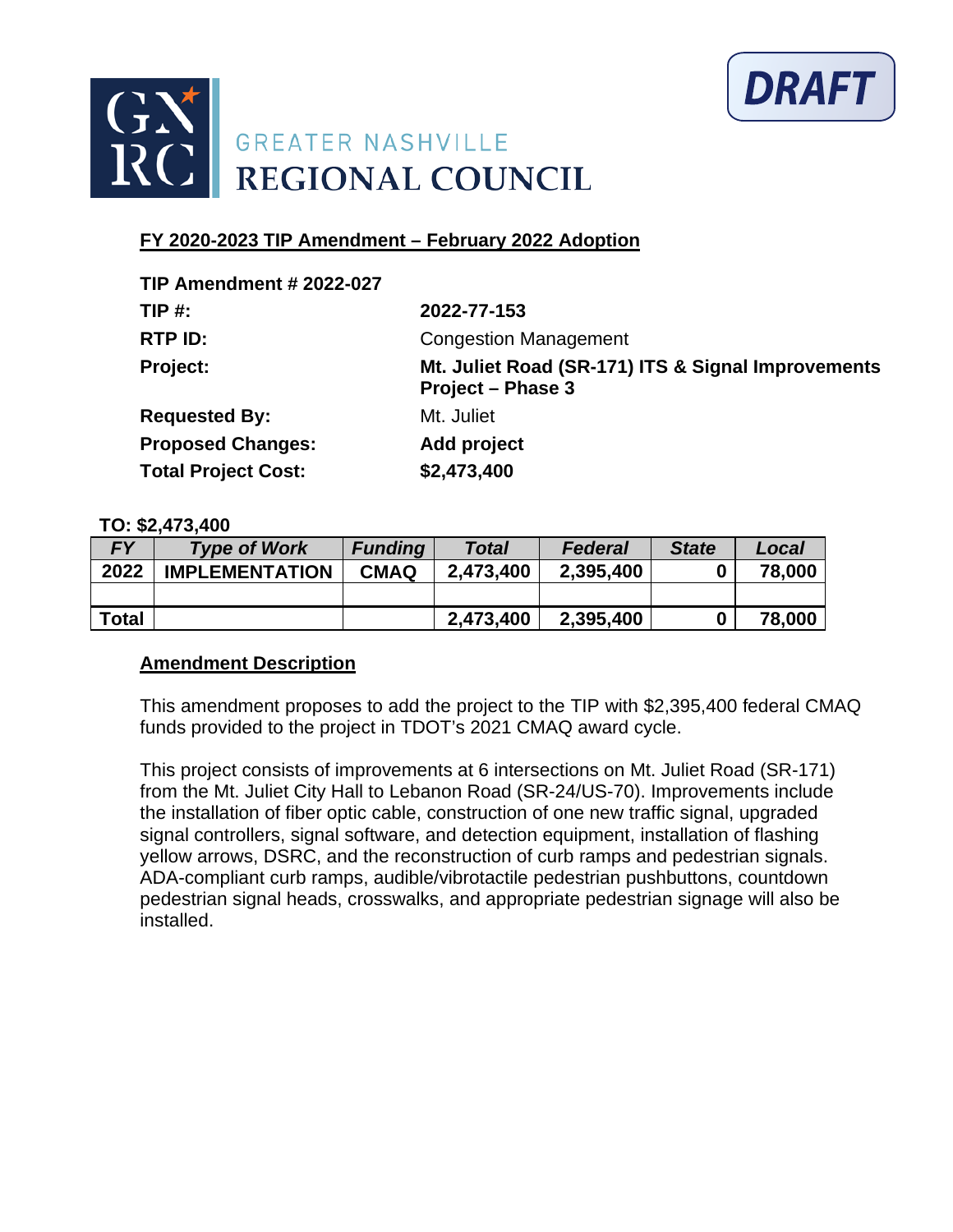



| 2021-811-117                             |
|------------------------------------------|
| Multimodal                               |
| <b>Regional Park &amp; Ride Facility</b> |
| <b>RTA</b>                               |
| <b>Add funds</b>                         |
| \$10,800,000                             |
|                                          |

#### **FROM: \$2,500,000**

| <b>FY</b>    | <b>Type of Work</b>   | <b>Funding</b>  | <b>Total</b> | <b>Federal</b> | <b>State</b> | Local |
|--------------|-----------------------|-----------------|--------------|----------------|--------------|-------|
| 2021         | <b>IMPLEMENTATION</b> | <b>FTA 5307</b> | 2,500,000    | 2,500,000      |              |       |
|              |                       |                 |              |                |              |       |
| <b>Total</b> |                       |                 | 2,500,000    | 2,500,000      |              |       |

#### **TO: \$10,800,000**

| <b>FY</b>    | <b>Type of Work</b>   | <b>Funding</b>     | <b>Total</b> | <b>Federal</b> | <b>State</b> | Local     |
|--------------|-----------------------|--------------------|--------------|----------------|--------------|-----------|
| 2021         | <b>IMPLEMENTATION</b> | <b>FTA</b><br>5307 | 2,500,000    | 2,500,000      |              | 0         |
| 2022         | <b>PE-D/ROW/CONST</b> | <b>STATE</b>       | 4,000,000    | 0              | 3,000,000    | 1,000,000 |
| 2022         | <b>PE-D/ROW</b>       | <b>CMAQ</b>        | 1,600,000    | 1,280,000      | 0            | 320,000   |
| 2023         | <b>CONST</b>          | <b>CMAQ</b>        | 2,700,000    | 2,160,000      | 0            | 540,000   |
|              |                       |                    |              |                |              |           |
| <b>Total</b> |                       |                    | 10,800,000   | 5,940,000      | 3,000,000    | 1,860,000 |

### **Amendment Description**

This amendment proposes to add \$3,000,000 IMPROVE Act funds provided to the project by the TDOT IMPROVE Act Transit Capital Grant program and \$3,440,000 federal CMAQ funds provided to the project in TDOT's 2021 CMAQ award cycle.

This project will create a network of Park & Ride lots to improve mobility across the region by providing parking for transit and rideshare users.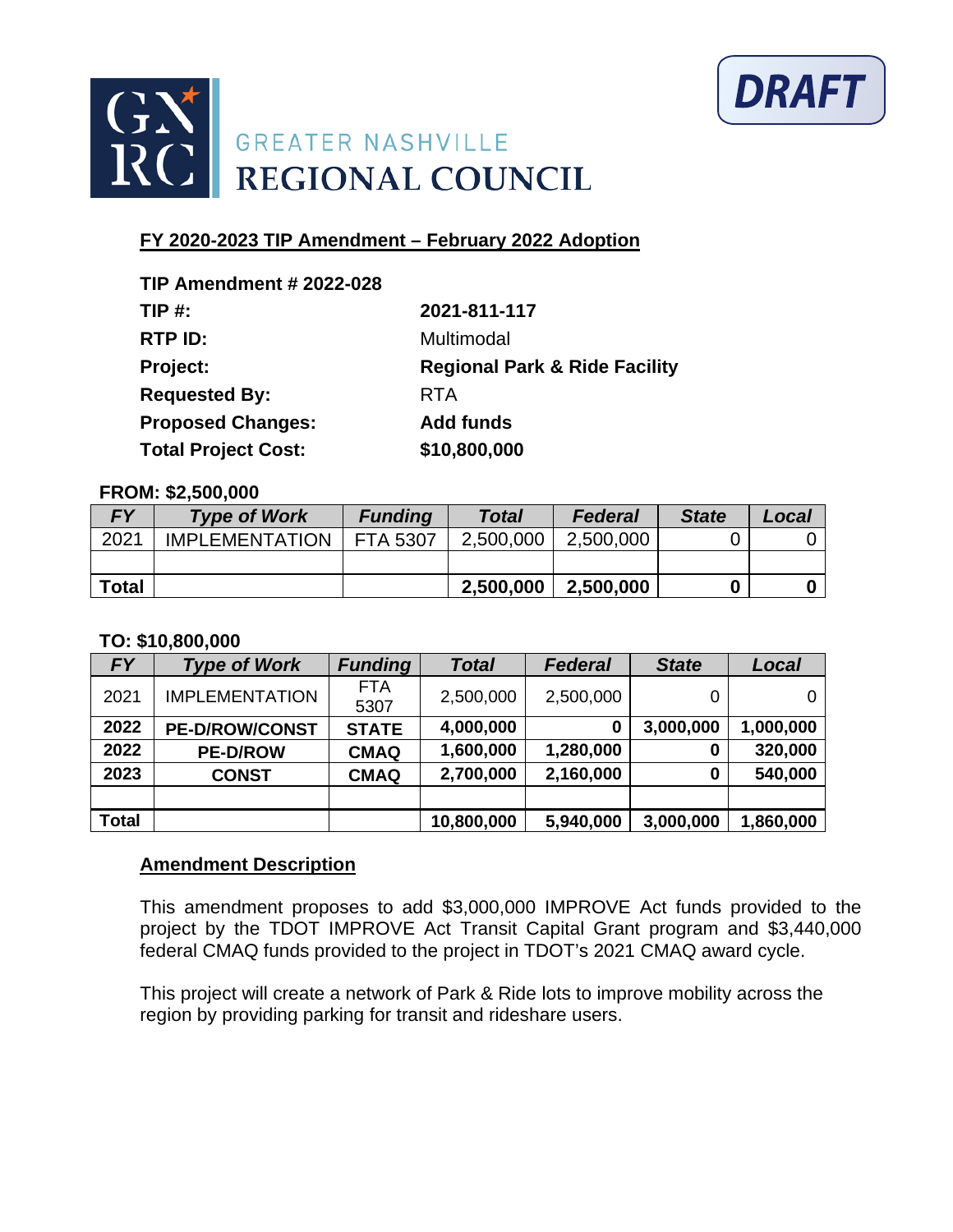



| <b>TIP Amendment # 2022-029</b> |                                                     |
|---------------------------------|-----------------------------------------------------|
| $TIP#$ :                        | 2022-65-154                                         |
| RTP ID:                         | <b>Congestion Management</b>                        |
| Project:                        | <b>Cool Springs Micro Circulation Transit Pilot</b> |
| <b>Requested By:</b>            | <b>Franklin Transit Authority</b>                   |
| <b>Proposed Changes:</b>        | Add project                                         |
| <b>Total Project Cost:</b>      | \$1,781,825                                         |

### **TO: \$1,781,825**

| <b>FY</b>    | <b>Type of Work</b>   | <b>Funding</b> | <b>Total</b> | <b>Federal</b> | <b>State</b> | Local   |
|--------------|-----------------------|----------------|--------------|----------------|--------------|---------|
| 2022         | <b>IMPLEMENTATION</b> | <b>CMAQ</b>    | 1.781.825    | 1,425,460      |              | 356,365 |
|              |                       |                |              |                |              |         |
| <b>Total</b> |                       |                | 1,781,825    | 1,425,460      |              | 356,365 |

# **Amendment Description**

This amendment proposes to add the project to the TIP with \$1,425,460 federal CMAQ funds provided to the project in TDOT's 2021 CMAQ award cycle.

This project consists of the piloting of on-demand smart phone reservations for transit within the Cool Springs area of Franklin with pickup times within 5 to 7 minutes.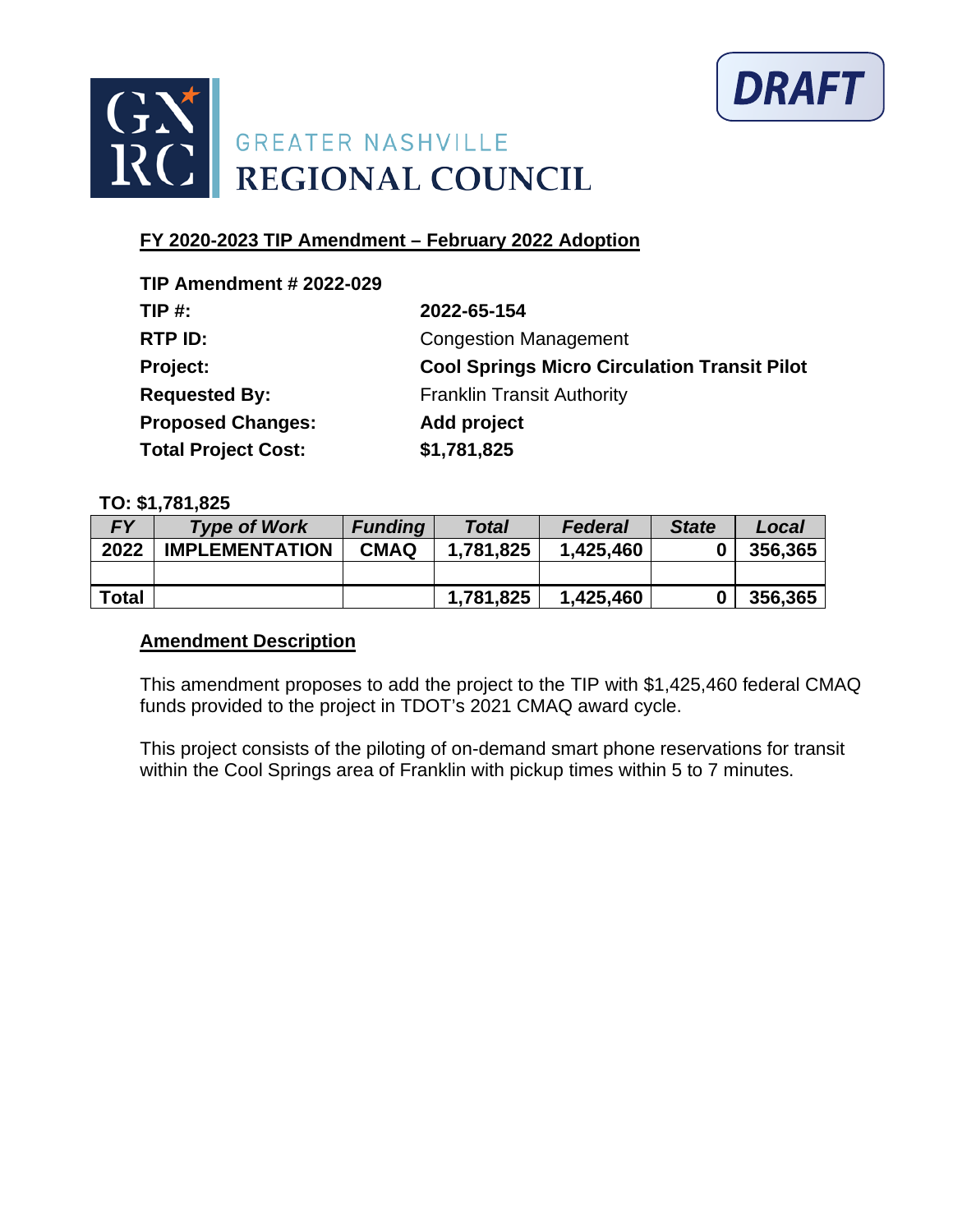



| <b>TIP Amendment # 2022-030</b> |                              |
|---------------------------------|------------------------------|
| TIP $#$ :                       | 2022-76-155                  |
| RTP ID:                         | <b>Congestion Management</b> |
| Project:                        | Town Center Trail - Phase 3  |
| <b>Requested By:</b>            | Mt. Juliet                   |
| <b>Proposed Changes:</b>        | Add project                  |
| <b>Total Project Cost:</b>      | \$1,691,120                  |

#### **TO: \$1,691,120**

| <b>FY</b>    | <b>Type of Work</b> | <b>Funding</b> | <b>Total</b> | <b>Federal</b> | <b>State</b> | Local   |
|--------------|---------------------|----------------|--------------|----------------|--------------|---------|
| 2022         | <b>PE/ROW/CONST</b> | <b>CMAQ</b>    | 1.691.120    | 1,352,896      |              | 338,224 |
|              |                     |                |              |                |              |         |
| <b>Total</b> |                     |                | 1,691,120    | 1,352,896      |              | 338,224 |

### **Amendment Description**

This amendment proposes to add the project to the TIP with \$1,352,896 federal CMAQ funds provided to the project in TDOT's 2021 CMAQ award cycle.

This project consists of the construction of a 10-foot-wide multiuse trail along West Division Street to connect the existing Town Center Trail at South Greenhill Road to Mt. Juliet Elementary School. An enhanced pedestrian crossing will be installed on West Division Street at Mount Juliet Elementary School and pedestrian signal upgrades will be installed at South Greenhill Road. The project will also include ADA access improvements, pedestrian bridges across drainage ways, wayfinding and traffic signage, and a barrier fence between the trail and the road.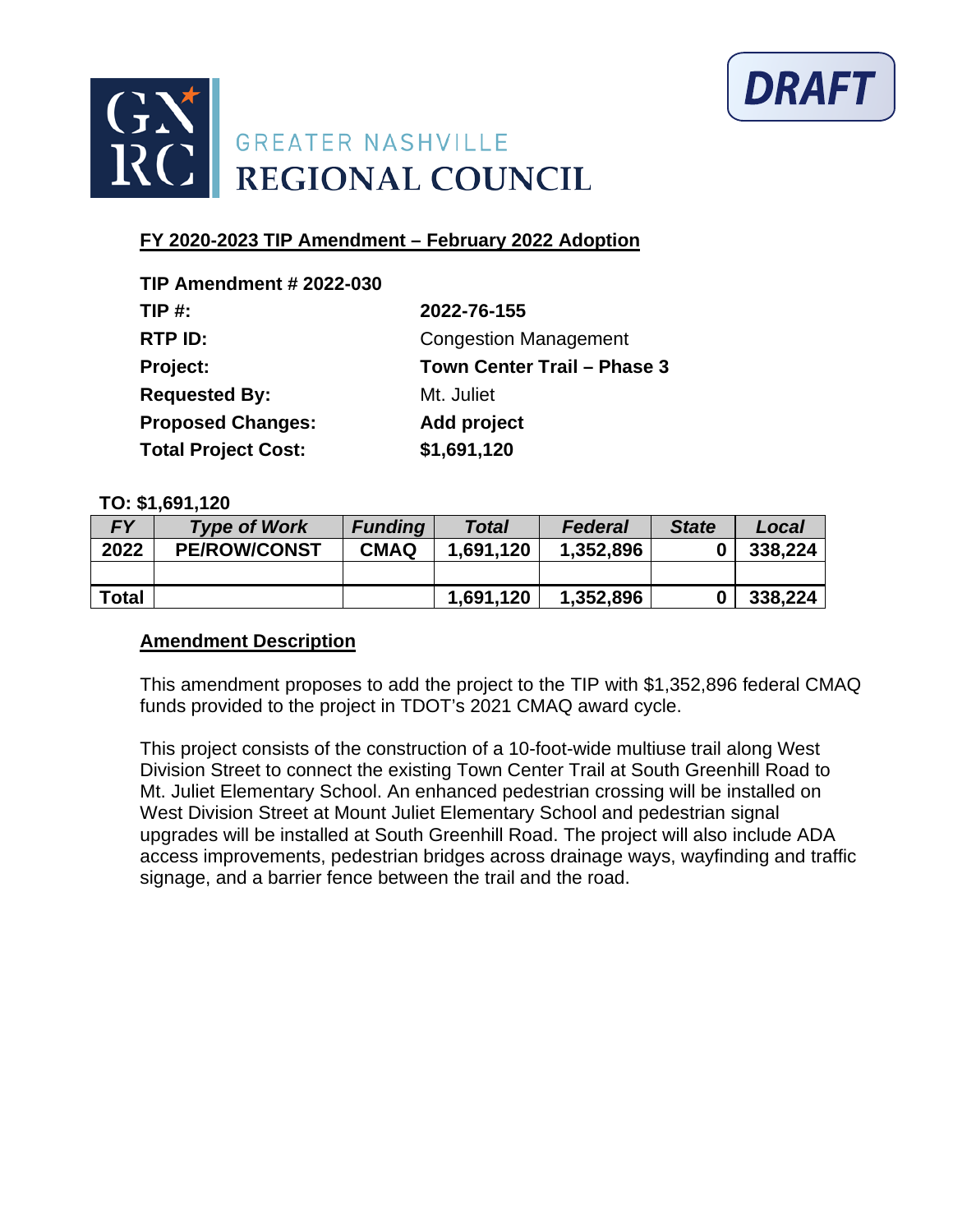



| <b>TIP Amendment # 2022-031</b> |                                                 |
|---------------------------------|-------------------------------------------------|
| $TIP#$ :                        | 2022-56-156                                     |
| RTP ID:                         | <b>Congestion Management</b>                    |
| Project:                        | <b>Citywide Sidewalk Improvements - Phase 2</b> |
| <b>Requested By:</b>            | Gallatin                                        |
| <b>Proposed Changes:</b>        | Add project                                     |
| <b>Total Project Cost:</b>      | \$4,226,353                                     |

### **TO: \$4,226,353**

| <b>FY</b>    | <b>Type of Work</b> | <b>Funding</b> | <b>Total</b> | <b>Federal</b> | <b>State</b> | Local   |
|--------------|---------------------|----------------|--------------|----------------|--------------|---------|
| 2022         | <b>PE-N/PE-D</b>    | <b>CMAQ</b>    | 895,275      | 716,220        | 0            | 179,055 |
| 2023         | <b>ROW</b>          | <b>CMAQ</b>    | 50,000       | 40,000         | 0            | 10,000  |
| 2023         | <b>CONST</b>        | <b>CMAQ</b>    | 3,281,078    | 2,624,862      | 0            | 656,216 |
|              |                     |                |              |                |              |         |
| <b>Total</b> |                     |                | 4,226,353    | 3,381,082      |              | 845,271 |

# **Amendment Description**

This amendment proposes to add the project to the TIP with \$3,381,082 federal CMAQ funds provided to the project in TDOT's 2021 CMAQ award cycle.

This project consists of the installation of 5-foot sidewalks with curb and gutter on North Boyers Avenue from the Housing Authority to RT Fisher School, Cole's Ferry Road from South Water Avenue to just east of Bales Street, and Long Hollow Pike (SR-174) from Blythe Avenue/Dorothy Jordan Avenue to Howard Elementary School.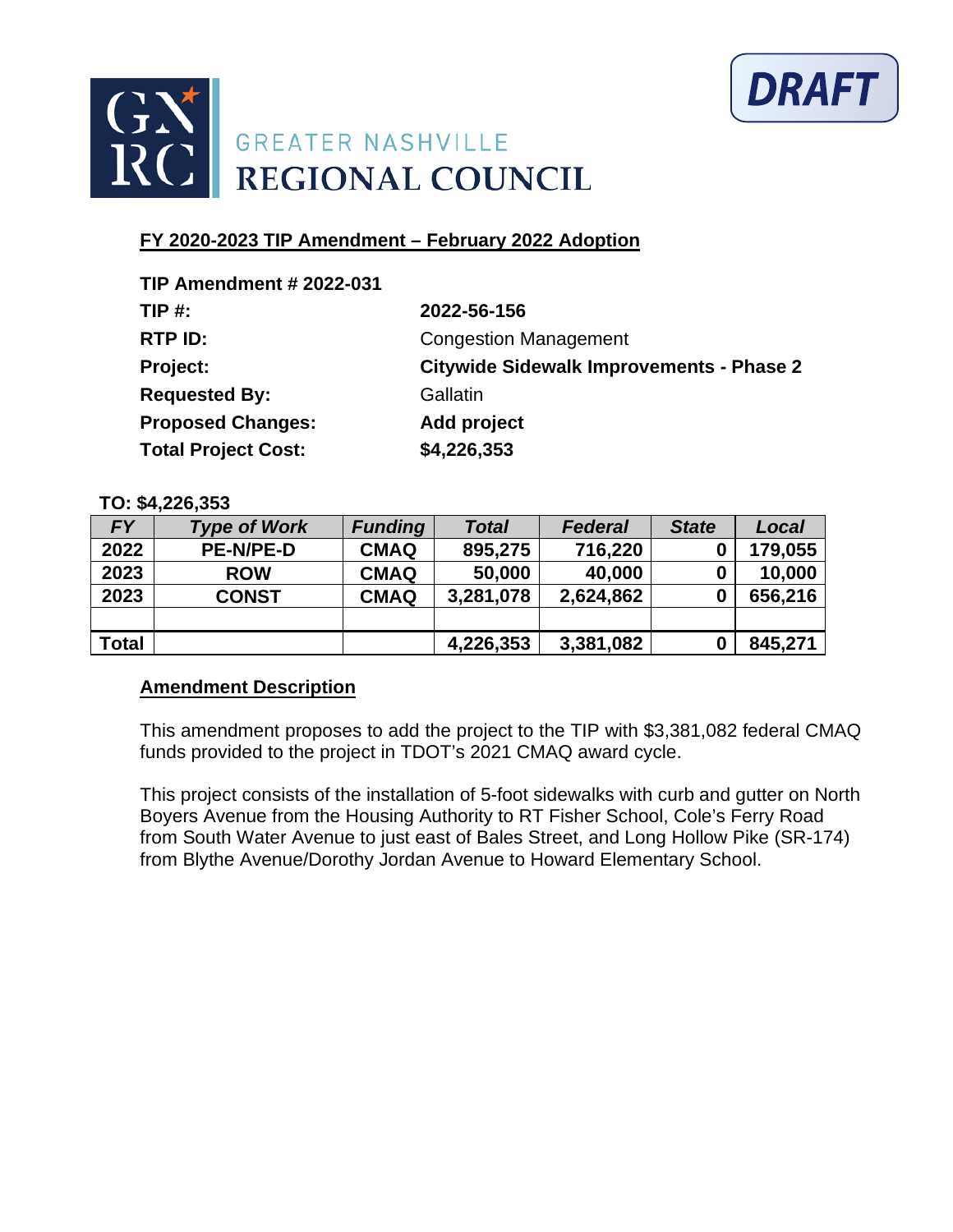



| <b>TIP Amendment # 2022-032</b> |                                                                                                                                  |
|---------------------------------|----------------------------------------------------------------------------------------------------------------------------------|
| $TIP#$ :                        | 2022-65-157                                                                                                                      |
| RTP ID:                         | <b>Congestion Management</b>                                                                                                     |
| <b>Project:</b>                 | <b>Regional Vanpooling, Carpooling, and Employee</b><br><b>Partnership Commute Benefits - Post-Pandemic</b><br><b>Initiative</b> |
| <b>Requested By:</b>            | <b>Williamson County/TMA Group</b>                                                                                               |
| <b>Proposed Changes:</b>        | Add project                                                                                                                      |
| <b>Total Project Cost:</b>      | \$3,605,000                                                                                                                      |

### **TO: \$3,605,000**

| EV           | <b>Type of Work</b>   | <b>Funding</b> | <b>Total</b> | <b>Federal</b> | <b>State</b> | Local |
|--------------|-----------------------|----------------|--------------|----------------|--------------|-------|
| 2022         | <b>IMPLEMENTATION</b> | <b>CMAQ</b>    | 3,605,000    | 3,605,000      |              |       |
|              |                       |                |              |                |              |       |
| <b>Total</b> |                       |                | 3,605,000    | 3,605,000      |              |       |

# **Amendment Description**

This amendment proposes to add the project to the TIP with \$3,605,000 federal CMAQ funds provided to the project in TDOT's 2021 CMAQ award cycle.

This project involves a focus on partnerships with area employers that will mitigate emissions and increase vanpool and carpool usage.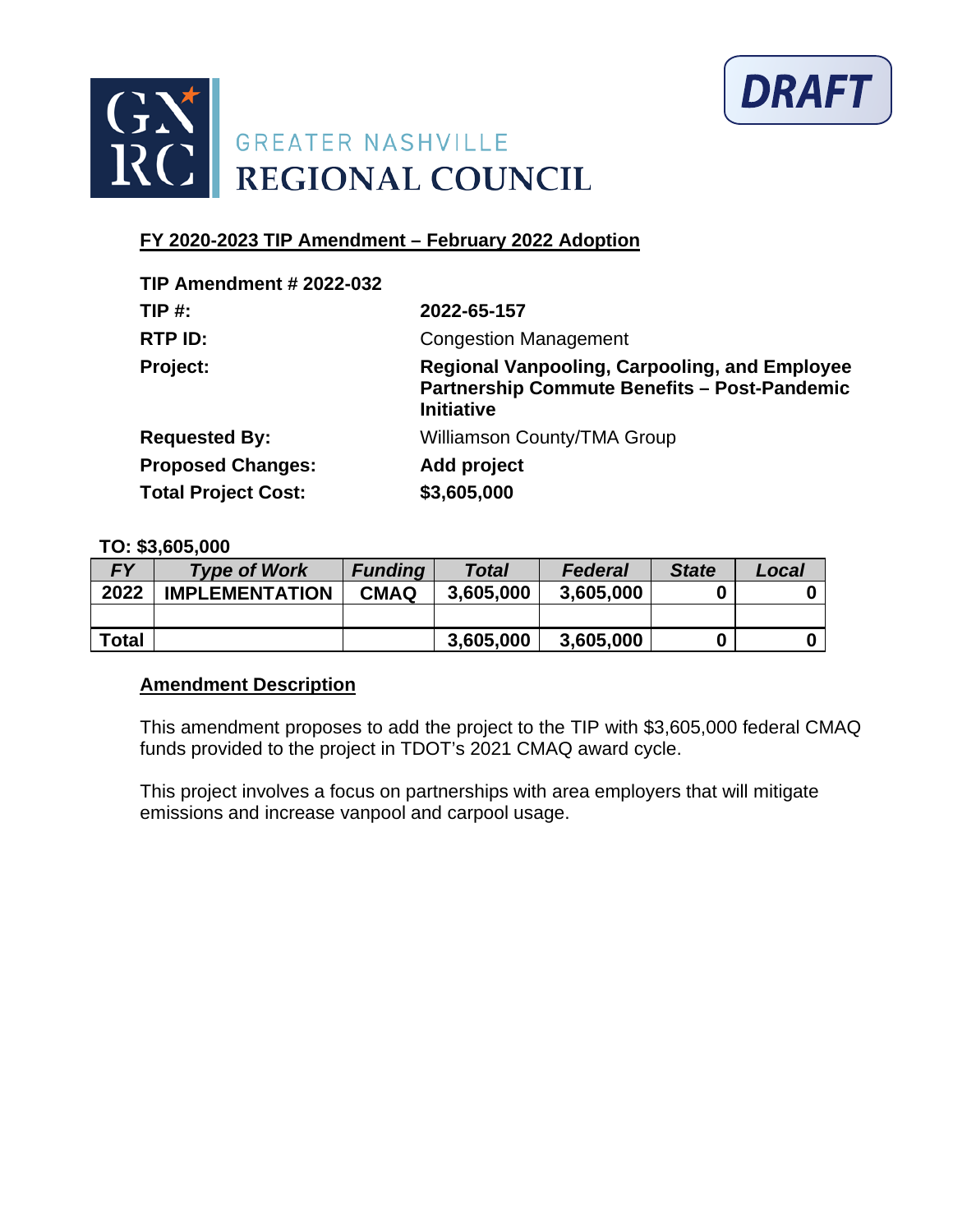



| <b>TIP Amendment # 2022-033</b> |                                           |
|---------------------------------|-------------------------------------------|
| $TIP#$ :                        | 2022-76-158                               |
| RTP ID:                         | Multimodal                                |
| Project:                        | <b>Cedar City Pedestrian Improvements</b> |
| <b>Requested By:</b>            | Lebanon                                   |
| <b>Proposed Changes:</b>        | Add project                               |
| <b>Total Project Cost:</b>      | \$1,182,960                               |

#### **TO: \$1,182,960**

| <b>FY</b>    | <b>Type of Work</b> | <b>Funding</b> | <b>Total</b> | <b>Federal</b> | <b>State</b> | Local   |
|--------------|---------------------|----------------|--------------|----------------|--------------|---------|
| 2022         | <b>PE-N/PE-D</b>    | <b>LOCAL</b>   | 175,000      |                |              | 175,000 |
| 2023         | <b>CONST</b>        | TAP            | 1,007,960    | 806,368        |              | 201,592 |
|              |                     |                |              |                |              |         |
| <b>Total</b> |                     |                | 1,182,960    | 806,368        |              | 376,592 |

### **Amendment Description**

This amendment proposes to add the project to the TIP with \$806,368 federal TAP funds provided to the project in TDOT's 2021 Transportation Alternatives Program award cycle.

This project involves ADA-related intersection improvements at 5 intersections in Lebanon, including pavement markings, ADA truncated dome pad replacement, curb ramp installation, signal controller and cabinet replacement, installation of ADAcompliant signage, and countdown pedestrian signals with audible pushbuttons. Additionally, upgrades will be made to the existing Cedar City greenway, including replacement of the traffic barrier wall along North Castle Heights Avenue and providing a new sidewalk connection between the existing terminus on North Castle Heights Avenue to the greenway trail at the bridge over Sinking Creek.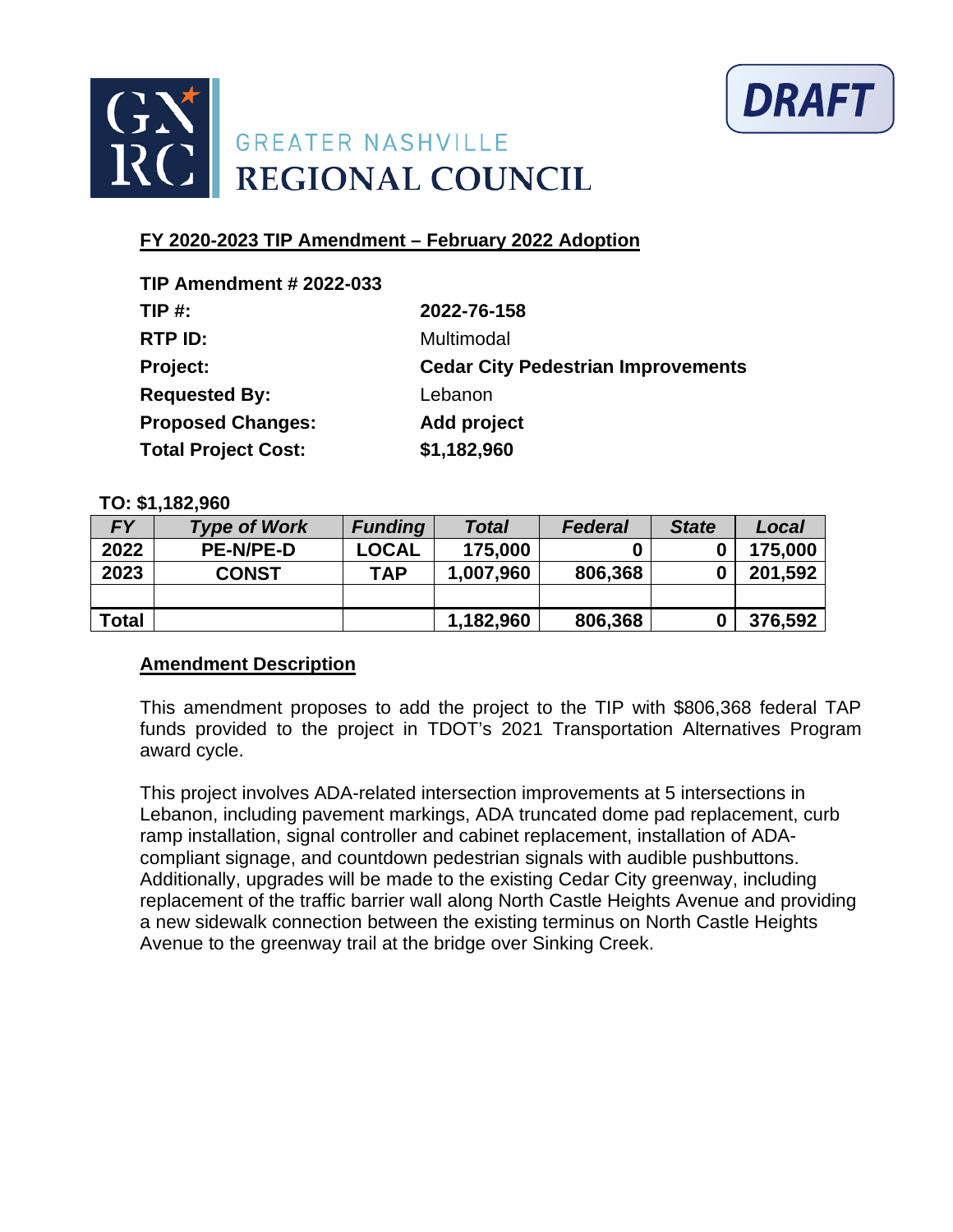



| <b>TIP Amendment # 2022-034</b> |                                           |
|---------------------------------|-------------------------------------------|
| TIP $#$ :                       | 2022-46-159                               |
| RTP ID:                         | Multimodal                                |
| Project:                        | <b>Enon Springs Sidewalk Connectivity</b> |
| <b>Requested By:</b>            | Smyrna                                    |
| <b>Proposed Changes:</b>        | <b>Add project</b>                        |
| <b>Total Project Cost:</b>      | \$1,064,075                               |

### **TO: \$1,064,075**

| <b>FY</b>    | <b>Type of Work</b> | <b>Funding</b> | <b>Total</b> | <b>Federal</b> | <b>State</b> | Local   |
|--------------|---------------------|----------------|--------------|----------------|--------------|---------|
| 2022         | <b>PE</b>           | <b>LOCAL</b>   | 150,000      |                | 0            | 150,000 |
| 2022         | <b>CONST</b>        | <b>TAP</b>     | 914,075      | 731,260        | 0            | 182,815 |
|              |                     |                |              |                |              |         |
| <b>Total</b> |                     |                | 1,064,075    | 731,260        | 0            | 332,815 |

# **Amendment Description**

This amendment proposes to add the project to the TIP with \$731,260 federal TAP funds provided to the project in TDOT's 2021 Transportation Alternatives Program award cycle.

This project includes repair and upgrades to sidewalks and pedestrian roadway crossings along Enon Springs Road from Old Nashville Highway to Hazelwood Drive. It includes an additional sidewalk along Mason Tucker from Enon Springs to the entrance to Hilltop Rosenwald Park. Also, this project includes upgrades to sidewalks and pedestrian crossings along Hazelwood Drive from Enon Springs to Todd Lane.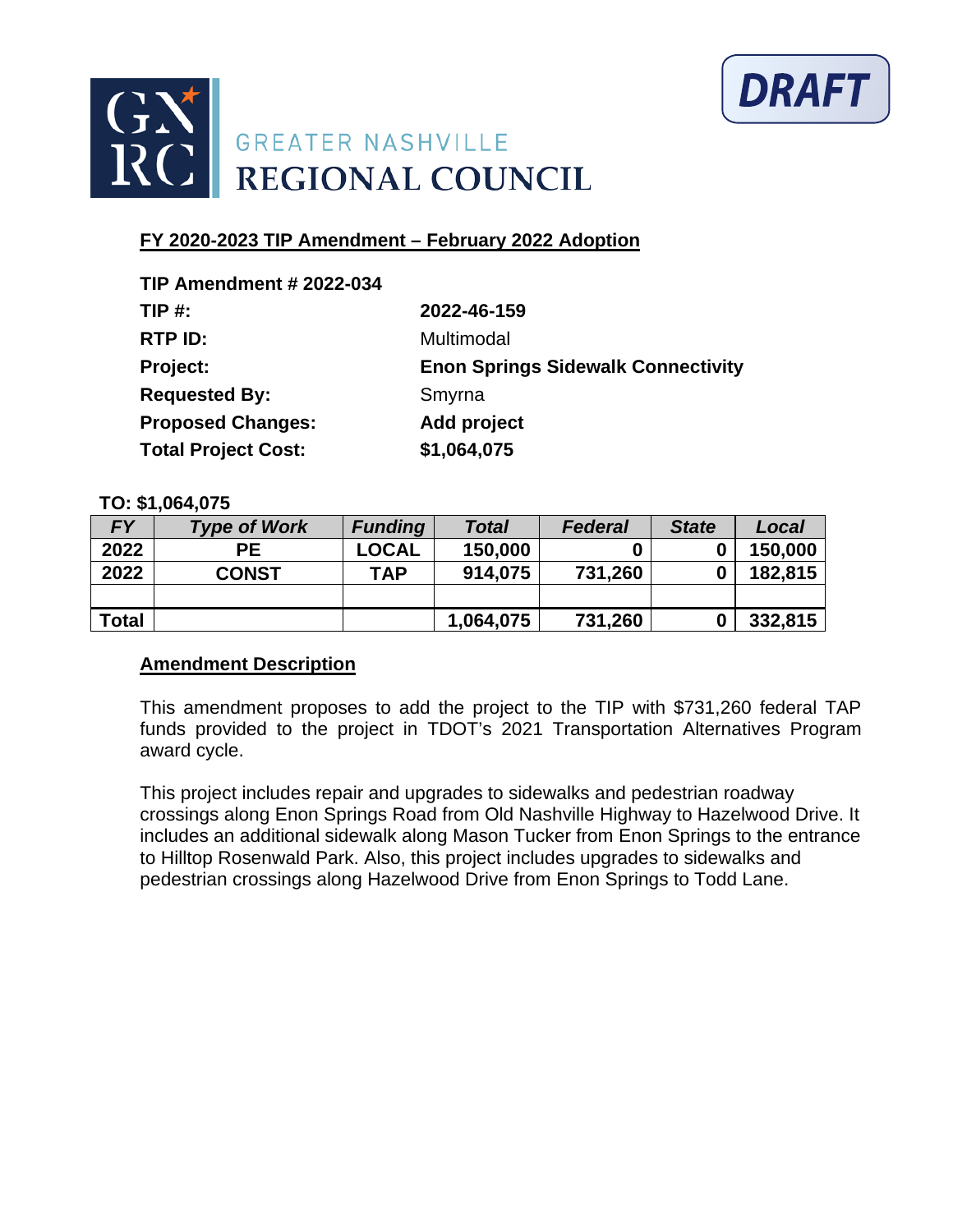



| <b>TIP Amendment # 2022-035</b> |                               |
|---------------------------------|-------------------------------|
| TIP $#$ :                       | 2022-56-160                   |
| RTP ID:                         | Multimodal                    |
| Project:                        | Vol State-Gap Trail - Phase 2 |
| <b>Requested By:</b>            | Gallatin                      |
| <b>Proposed Changes:</b>        | Add project                   |
| <b>Total Project Cost:</b>      | \$1,500,000                   |

### **TO: \$1,500,000**

| FΥ    | <b>Type of Work</b> | <b>Funding</b> | <b>Total</b> | <b>Federal</b> | <b>State</b> | Local   |
|-------|---------------------|----------------|--------------|----------------|--------------|---------|
| 2022  | <b>PE/ROW</b>       | <b>LOCAL</b>   | 250,000      |                | 0            | 250,000 |
| 2022  | <b>CONST</b>        | <b>TAP</b>     | 1,250,000    | 1,000,000      | 0            | 250,000 |
|       |                     |                |              |                |              |         |
| Total |                     |                | 1,500,000    | 1,000,000      | 0            | 500,000 |

### **Amendment Description**

This amendment proposes to add the project to the TIP with \$1,000,000 federal TAP funds provided to the project in TDOT's 2021 Transportation Alternatives Program award cycle.

This project involves the construction of a 12-foot-wide multiuse path on the north side of Nashville Pike (SR-6/US-31E) from St. Blaise Road to Kennesaw Boulevard which is part of the Vol State-GAP Trail between St. Blaise Road and Nat Caldwell Park.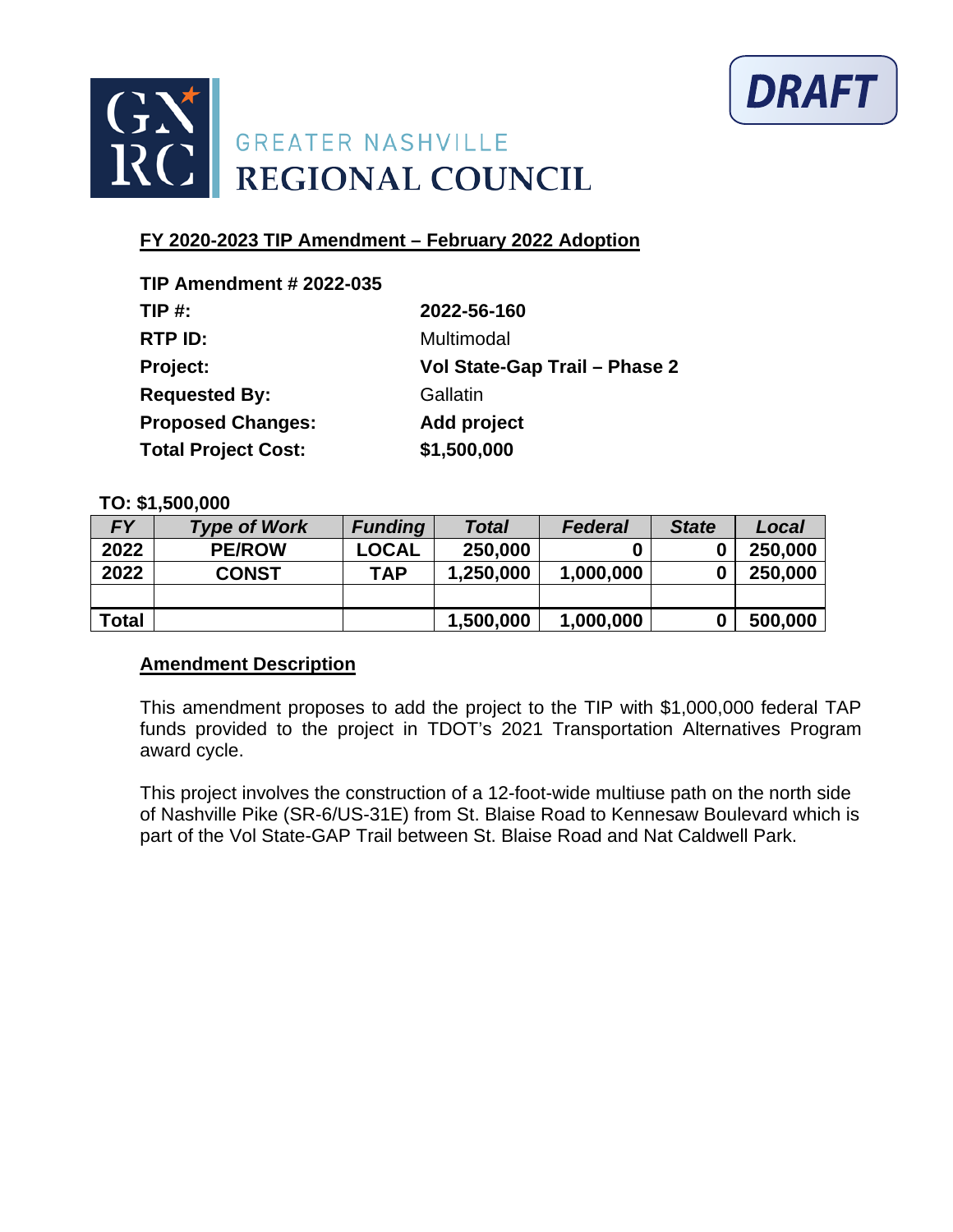



| <b>TIP Amendment # 2022-036</b> |                                             |
|---------------------------------|---------------------------------------------|
| $TIP#$ :                        | 2022-54-161                                 |
| RTP ID:                         | Safety                                      |
| Project:                        | SR-109 at I-65 Interchange Lighting Project |
| <b>Requested By:</b>            | Portland                                    |
| <b>Proposed Changes:</b>        | Add project                                 |
| <b>Total Project Cost:</b>      | \$1,830,000                                 |

### **TO: \$1,830,000**

| <b>FY</b>    | <b>Type of Work</b> | <b>Funding</b> | <b>Total</b> | <b>Federal</b> | <b>State</b> | Local   |
|--------------|---------------------|----------------|--------------|----------------|--------------|---------|
| 2023         | <b>CONST</b>        | <b>STATE</b>   | 915,000      |                | 915,000      |         |
| 2023         | <b>CONST</b>        | <b>U-STBG</b>  | 915,000      | 732,000        |              | 183,000 |
|              |                     |                |              |                |              |         |
| <b>Total</b> |                     |                | 1,830,000    | 732,000        | 915,000      | 183,000 |

### **Amendment Description**

This amendment proposes to add the project to the TIP with \$915,000 state funds provided to the project through TDOT's Interchange Lighting Program and \$732,000 federal U-STBG dollars provided as match.

This project involves the installation of lighting at the SR-109 and I-65 interchange in Portland in order to enhance safety at the interchange.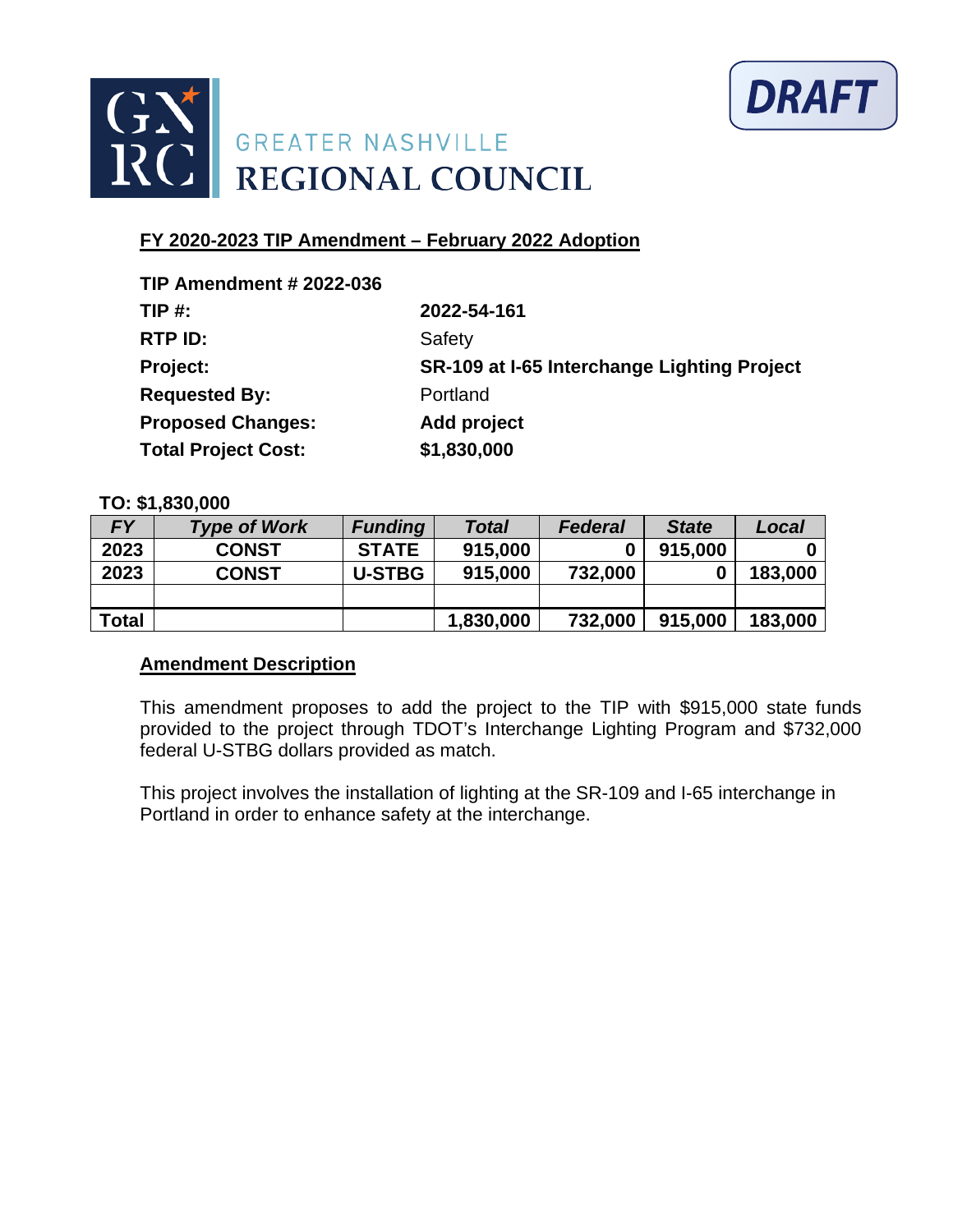



| <b>TIP Amendment # 2022-037</b> |                                         |
|---------------------------------|-----------------------------------------|
| $TIP#$ :                        | 2011-42-143                             |
| RTP ID:                         | 2715                                    |
| Project:                        | <b>Bradyville Pike (SR-99) Widening</b> |
| <b>Requested By:</b>            | Murfreesboro                            |
| <b>Proposed Changes:</b>        | <b>Add funds</b>                        |
| <b>Total Project Cost:</b>      | \$8,544,000                             |

#### **FROM: \$604,400**

| <b>FY</b>    | <b>Type of Work</b> | <b>Funding</b> | <b>Total</b> | <b>Federal</b> | <b>State</b> | Local |
|--------------|---------------------|----------------|--------------|----------------|--------------|-------|
| 2021         | <b>ROW</b>          | <b>STBG</b>    | 604,400      | 483,520        | 120,880      |       |
|              |                     |                |              |                |              |       |
| <b>Total</b> |                     |                | 604,400      | 483,520        | 120,880      |       |

#### **TO: \$1,504,400**

| <b>FY</b>    | <b>Type of Work</b> | <b>Funding</b> | <b>Total</b> | <b>Federal</b> | <b>State</b> | Local |
|--------------|---------------------|----------------|--------------|----------------|--------------|-------|
| 2021         | <b>ROW</b>          | <b>STBG</b>    | 604,400      | 483,520        | 120,880      |       |
| 2022         | <b>ROW</b>          | <b>STBG</b>    | 900,000      | 720,000        | 180,000      |       |
|              |                     |                |              |                |              |       |
| <b>Total</b> |                     |                | 1,504,400    | 1,203,520      | 300,880      |       |

### **Amendment Description**

This amendment proposes to add \$720,000 STBG funds provided by TDOT for ROW.

This project will widen Bradyville Pike (SR-99) from 2 to 3 lanes and add sidewalks, bike lanes, and transit shelters.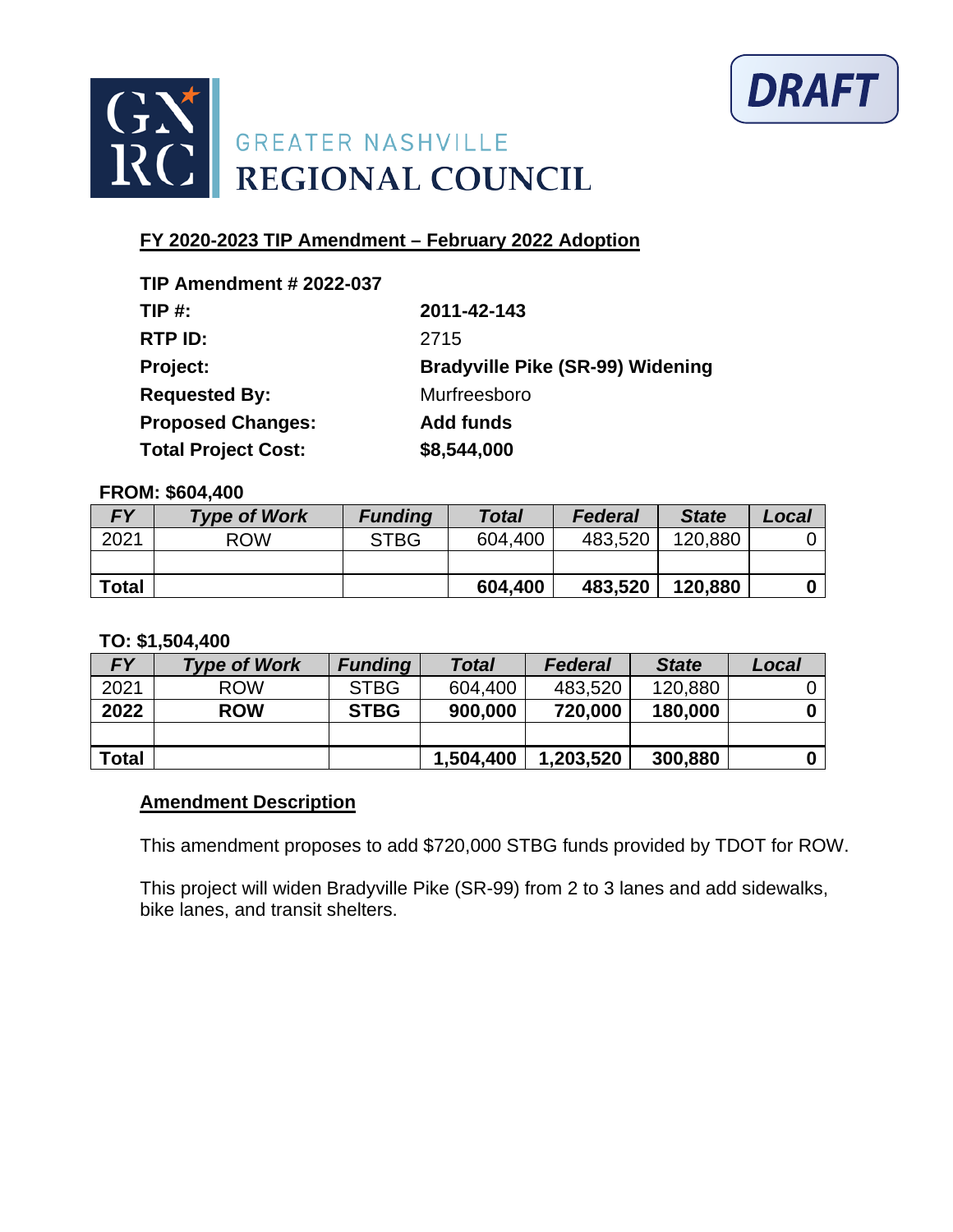



| Dr. Martin Luther King Jr. Boulevard (SR-1/US-70S) |
|----------------------------------------------------|
|                                                    |
|                                                    |
|                                                    |
|                                                    |

### **TO: \$2,226,507**

| <b>FY</b>    | <b>Type of Work</b> | <b>Funding</b> | <b>Total</b> | <b>Federal</b> | <b>State</b> | Local   |
|--------------|---------------------|----------------|--------------|----------------|--------------|---------|
| 2022         | <b>PE</b>           | <b>LOCAL</b>   | 235,870      | 0              | $\bf{0}$     | 235,870 |
| 2022         | <b>ROW</b>          | <b>STATE</b>   | 200,000      | 0              | 190,000      | 10,000  |
| 2022         | <b>CONST</b>        | TAP            | 1,250,000    | 1,000,000      | 0            | 250,000 |
| 2022         | <b>CONST</b>        | <b>STATE</b>   | 540,637      | 0              | 513,605      | 27,032  |
|              |                     |                |              |                |              |         |
| <b>Total</b> |                     |                | 2,226,507    | 1,000,000      | 703,605      | 522,902 |

# **Amendment Description**

This amendment proposes to add the project to the TIP with \$1,000,000 TAP funds previously provided to the project through TDOT's Transportation Alternatives Program and \$513,605 state funds previously provided through TDOT's Multimodal Access Grants. This project previously appeared in the FY 2017-2020 TIP. It is being added to the current TIP for the sake of re-evaluating the NEPA document and reflecting a name change on the roadway involved.

This project involves the construction of sidewalks along Dr. Martin Luther King Boulevard (SR-1/US-70S) from SE Broad Street (US-41/70) to near Apollo Drive. Project also includes ADA compliance, pedestrian signals, crosswalks and school flashing speed limit signals.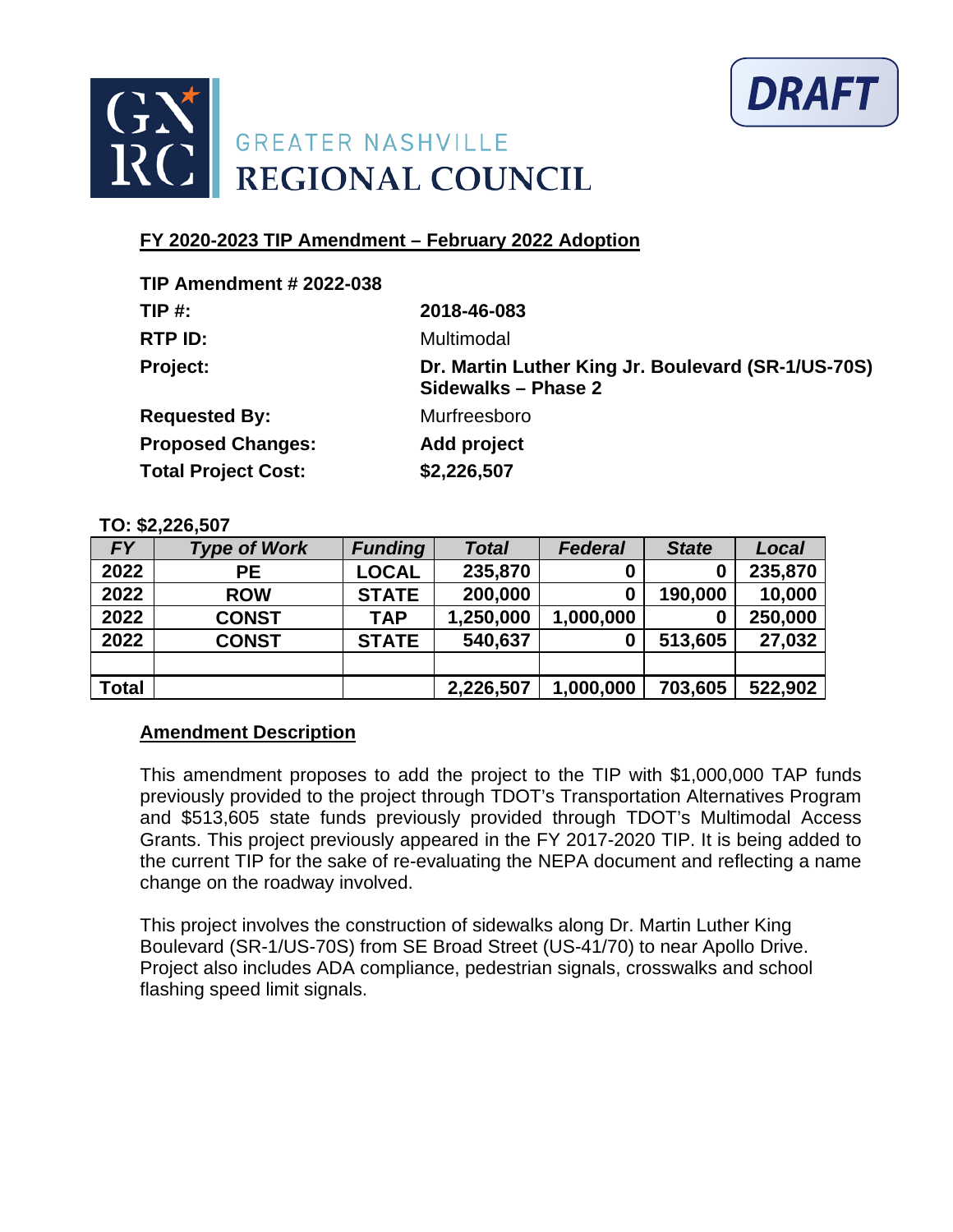



| <b>TIP Amendment # 2022-039</b> |                                                        |
|---------------------------------|--------------------------------------------------------|
| $TIP#$ :                        | 2011-15-133                                            |
| RTP ID:                         | Multimodal                                             |
| Project:                        | <b>Bus Stop Improvements &amp; Passenger Amenities</b> |
| <b>Requested By:</b>            | Nashville MTA                                          |
| <b>Proposed Changes:</b>        | <b>Add funds</b>                                       |
| <b>Total Project Cost:</b>      | \$7,250,000                                            |

#### **FROM: \$1,050,000**

| FY <b>F</b>  | <b>Type of Work</b>   | <b>Funding</b>  | <b>Total</b> | <b>Federal</b> | <b>State</b> | Local   |
|--------------|-----------------------|-----------------|--------------|----------------|--------------|---------|
| 2020         | <b>IMPLEMENTATION</b> | FTA 5307        | 250,000      | 200,000        | 25,000       | 25,000  |
| 2021         | <b>IMPLEMENTATION</b> | <b>FTA 5307</b> | 250,000      | 200,000        | 25,000       | 25,000  |
| 2022         | <b>IMPLEMENTATION</b> | <b>FTA 5307</b> | 250,000      | 200,000        | 25,000       | 25,000  |
| 2023         | <b>IMPLEMENTATION</b> | <b>FTA 5307</b> | 300,000      | 240,000        | 30,000       | 30,000  |
|              |                       |                 |              |                |              |         |
| <b>Total</b> |                       |                 | 1,050,000    | 840,000        | 105,000      | 105,000 |

### **TO: \$7,250,000**

| <b>FY</b>    | <b>Type of Work</b>   | <b>Funding</b> | <b>Total</b> | <b>Federal</b> | <b>State</b> | Local     |
|--------------|-----------------------|----------------|--------------|----------------|--------------|-----------|
| 2020         | <b>IMPLEMENTATION</b> | FTA 5307       | 250,000      | 200,000        | 25,000       | 25,000    |
| 2021         | <b>IMPLEMENTATION</b> | FTA 5307       | 250,000      | 200,000        | 25,000       | 25,000    |
| 2022         | <b>IMPLEMENTATION</b> | FTA 5307       | 250,000      | 200,000        | 25,000       | 25,000    |
| 2022         | <b>IMPLEMENTATION</b> | <b>LOCAL</b>   | 5,000,000    | 0              | 0            | 5,000,000 |
| 2022         | <b>IMPLEMENTATION</b> | <b>STATE</b>   | 1,200,000    | 0              | 900,000      | 300,000   |
| 2023         | <b>IMPLEMENTATION</b> | FTA 5307       | 300,000      | 240,000        | 30,000       | 30,000    |
|              |                       |                |              |                |              |           |
| <b>Total</b> |                       |                | 7,250,000    | 840,000        | 1,005,000    | 5,405,000 |

### **Amendment Description**

This amendment proposes to add \$900,000 IMPROVE Act funds provided to the project by the TDOT IMPROVE Act Transit Capital Grant program and \$5,000,000 local funds.

This project is for the purchase of schedule display racks, shelters, bus benches and associated sidewalk infrastructure, bus stop signs, and bicycle racks.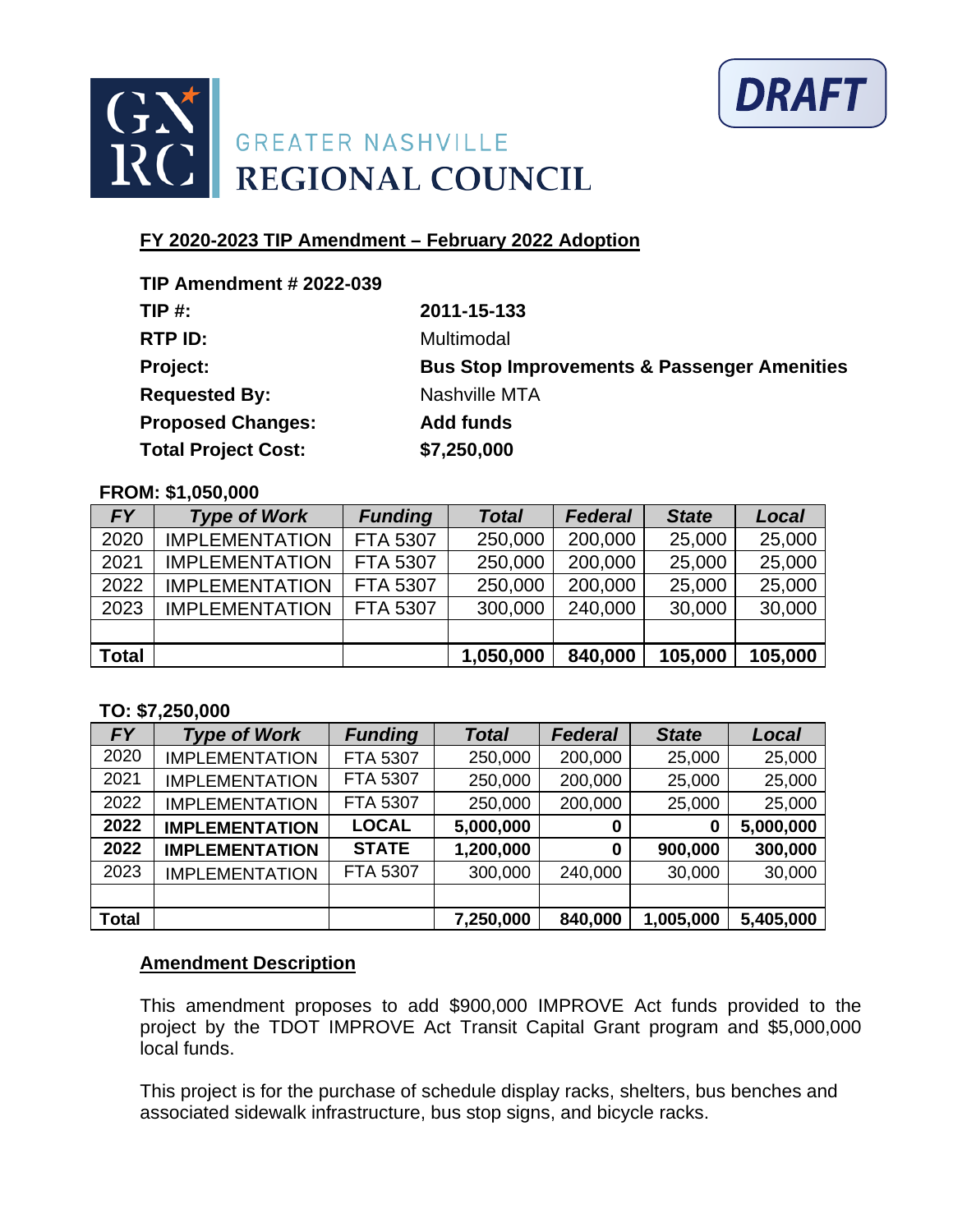



| <b>TIP Amendment # 2022-040</b> |                                                              |
|---------------------------------|--------------------------------------------------------------|
| <b>TIP #:</b>                   | 2008-15-049                                                  |
| RTP ID:                         | Preservation                                                 |
| Project:                        | <b>Administration &amp; Building Rehabilitation (Nestor)</b> |
| <b>Requested By:</b>            | Nashville MTA                                                |
| <b>Proposed Changes:</b>        | <b>Add funds</b>                                             |
| <b>Total Project Cost:</b>      | \$4,649,093                                                  |

#### **FROM: \$2,550,000**

| <b>FY</b>    | <b>Type of Work</b> | <b>Funding</b>  | <b>Total</b> | <b>Federal</b> | <b>State</b> | Local   |
|--------------|---------------------|-----------------|--------------|----------------|--------------|---------|
| 2020         | <b>CONST</b>        | <b>FTA 5307</b> | 2,550,000    | 2,040,000      | 255,000      | 255,000 |
|              |                     |                 |              |                |              |         |
| <b>Total</b> |                     |                 | 2,550,000    | 2,040,000      | 255,000      | 255,000 |

#### **TO: \$4,649,093**

| <b>FY</b>    | <b>Type of Work</b>   | <b>Funding</b>  | Total     | <b>Federal</b> | <b>State</b> | Local   |
|--------------|-----------------------|-----------------|-----------|----------------|--------------|---------|
| 2020         | <b>CONST</b>          | <b>FTA 5307</b> | 2,550,000 | 2,040,000      | 255,000      | 255,000 |
| 2022         | <b>IMPLEMENTATION</b> | <b>FTA 5339</b> | 2,099,093 | 1,679,275      | 209,909      | 209,909 |
|              |                       |                 |           |                |              |         |
| <b>Total</b> |                       |                 | 4,649,093 | 3,719,275      | 464,909      | 464,909 |

### **Amendment Description**

This amendment proposes to add \$1,679,275 FTA 5339 funds to the project.

This project is for the rehabilitation/renovation of WeGo's Nestor administration and maintenance facilities to cover costs associated with sewer abatement and repair in order to maintain the facility's State of Good Repair.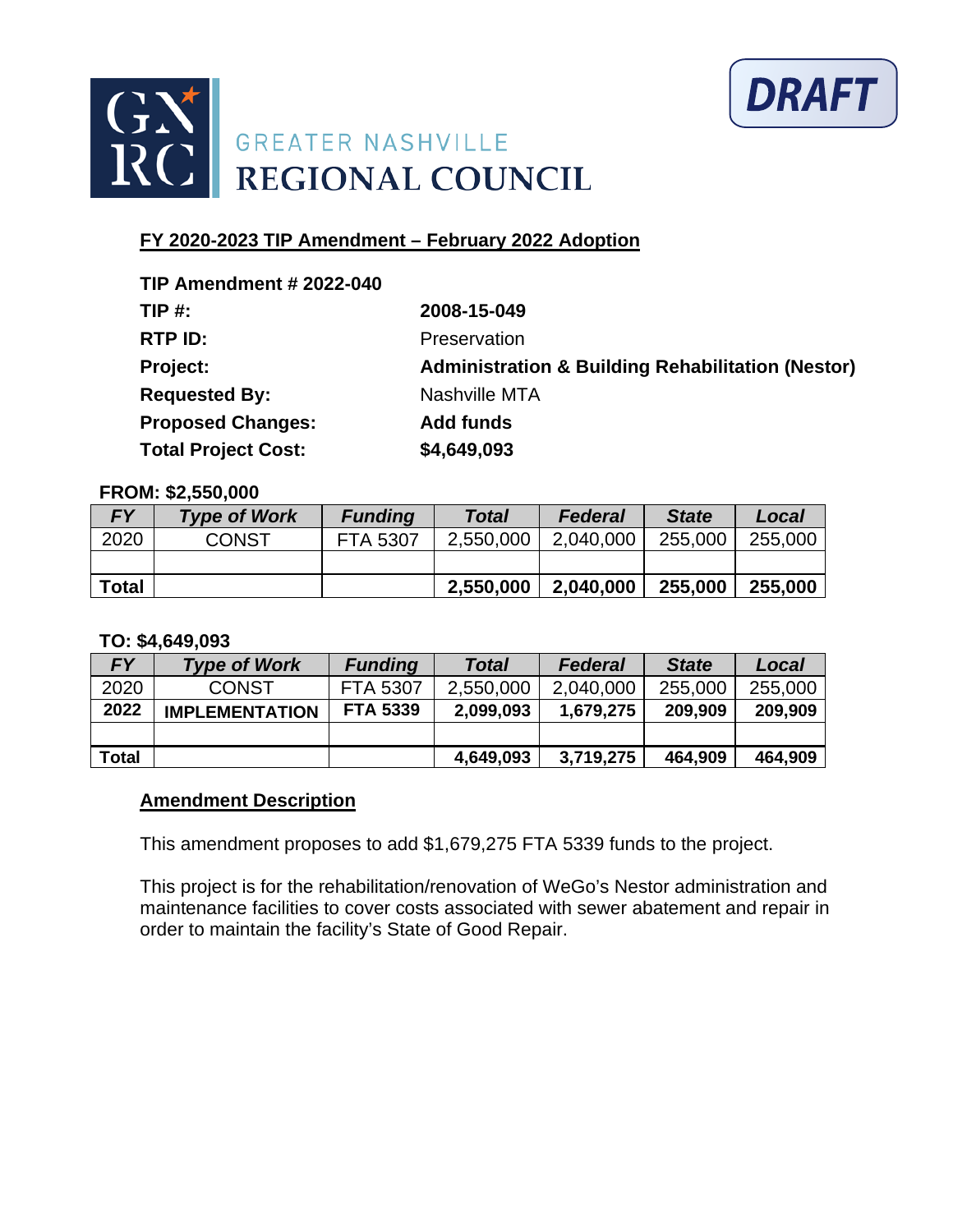



| <b>TIP Amendment # 2022-041</b> |                                               |
|---------------------------------|-----------------------------------------------|
| TIP $#$ :                       | 2017-85-044                                   |
| RTP ID:                         | Preservation                                  |
| Project:                        | <b>Track Rehabilitation &amp; Maintenance</b> |
| <b>Requested By:</b>            | <b>RTA</b>                                    |
| <b>Proposed Changes:</b>        | <b>Add funds</b>                              |
| <b>Total Project Cost:</b>      | \$3,133,189                                   |

#### **FROM: \$400,000**

| <b>FY</b>    | <b>Type of Work</b> | <b>Funding</b>  | <b>Total</b> | <b>Federal</b> | <b>State</b> | Local  |
|--------------|---------------------|-----------------|--------------|----------------|--------------|--------|
| 2020         | <b>CONST</b>        | <b>FTA 5337</b> | 100,000      | 80,000         | 10,000       | 10,000 |
| 2021         | <b>CONST</b>        | <b>FTA 5337</b> | 100,000      | 80,000         | 10,000       | 10,000 |
| 2022         | <b>CONST</b>        | <b>FTA 5337</b> | 100,000      | 80,000         | 10,000       | 10,000 |
| 2023         | <b>CONST</b>        | FTA 5337        | 100,000      | 80,000         | 10,000       | 10,000 |
|              |                     |                 |              |                |              |        |
| <b>Total</b> |                     |                 | 400,000      | 320,000        | 40,000       | 40,000 |

### **TO: \$3,133,189**

| <b>FY</b>    | <b>Type of Work</b> | <b>Funding</b>  | <b>Total</b> | <b>Federal</b> | <b>State</b> | Local   |
|--------------|---------------------|-----------------|--------------|----------------|--------------|---------|
| 2020         | <b>CONST</b>        | <b>FTA 5337</b> | 100,000      | 80,000         | 10,000       | 10,000  |
| 2021         | <b>CONST</b>        | <b>FTA 5337</b> | 100,000      | 80,000         | 10,000       | 10,000  |
| 2022         | <b>CONST</b>        | <b>FTA 5337</b> | 2,833,189    | 2,266,551      | 283,319      | 283,319 |
| 2023         | <b>CONST</b>        | <b>FTA 5337</b> | 100,000      | 80,000         | 10,000       | 10,000  |
|              |                     |                 |              |                |              |         |
| <b>Total</b> |                     |                 | 3,133,189    | 2,506,551      | 313,319      | 313,319 |

### **Amendment Description**

This amendment proposes to add \$2,186,551 FTA 5337 funds to the project shifted from TIP# 2019-85-126.

This project will provide for track rehabilitation and maintenance between Lebanon and downtown Nashville along the Music City Star rail line. The project includes replacing ties, rebuilding crossings and installing panels, and surfacing 32,000 ft of track.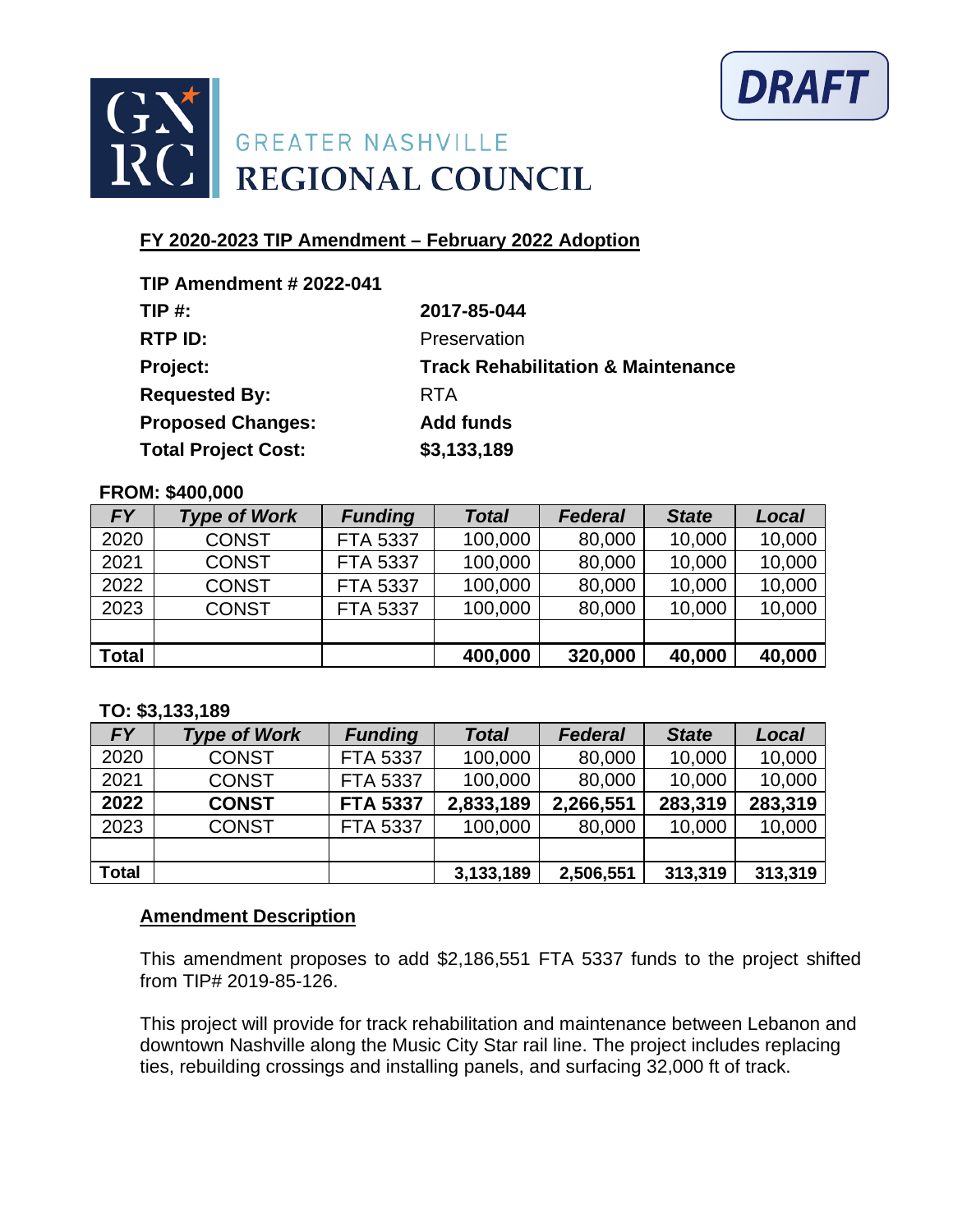



| 2019-85-126                        |
|------------------------------------|
| Multimodal                         |
| <b>WeGo Star Rail Improvements</b> |
| <b>RTA</b>                         |
| <b>Shift funds</b>                 |
| \$5,808,234                        |
|                                    |

#### **FROM: \$8,541,423**

| <b>FY</b>    | <b>Type of Work</b>   | <b>Funding</b>  | <b>Total</b> | <b>Federal</b> | <b>State</b> | Local   |
|--------------|-----------------------|-----------------|--------------|----------------|--------------|---------|
| 2020         | <b>IMPLEMENTATION</b> | <b>FTA 5307</b> | 4,265,990    | 3,412,792      | 426,599      | 426,599 |
| 2020         | <b>IMPLEMENTATION</b> | <b>FTA 5337</b> | 4,275,433    | 3,420,346      | 427,543      | 427,543 |
|              |                       |                 |              |                |              |         |
| <b>Total</b> |                       |                 | 8,541,423    | 6,833,138      | 854,142      | 854,142 |

### **TO: \$5,808,234**

| <b>FY</b>    | <b>Type of Work</b>   | <b>Funding</b>  | <b>Total</b> | <b>Federal</b> | <b>State</b> | Local   |
|--------------|-----------------------|-----------------|--------------|----------------|--------------|---------|
| 2020         | <b>IMPLEMENTATION</b> | FTA 5307        | 4,265,990    | 3,412,792      | 426,599      | 426,599 |
| 2022         | <b>IMPLEMENTATION</b> | <b>FTA 5337</b> | 1,542,244    | 1,233,795      | 154,224      | 154,224 |
|              |                       |                 |              |                |              |         |
|              |                       |                 |              |                |              |         |
|              |                       |                 |              |                |              |         |
| <b>Total</b> |                       |                 | 5,808,234    | 4,646,587      | 580,823      | 580,823 |

### **Amendment Description**

This amendment proposes to shift \$2,186,551 FTA 5337 funds to TIP# 2017-85-044.

This project will fund capital improvements to the Music City Star Rail Line recommended as part of a rail improvement study conducted in 2019.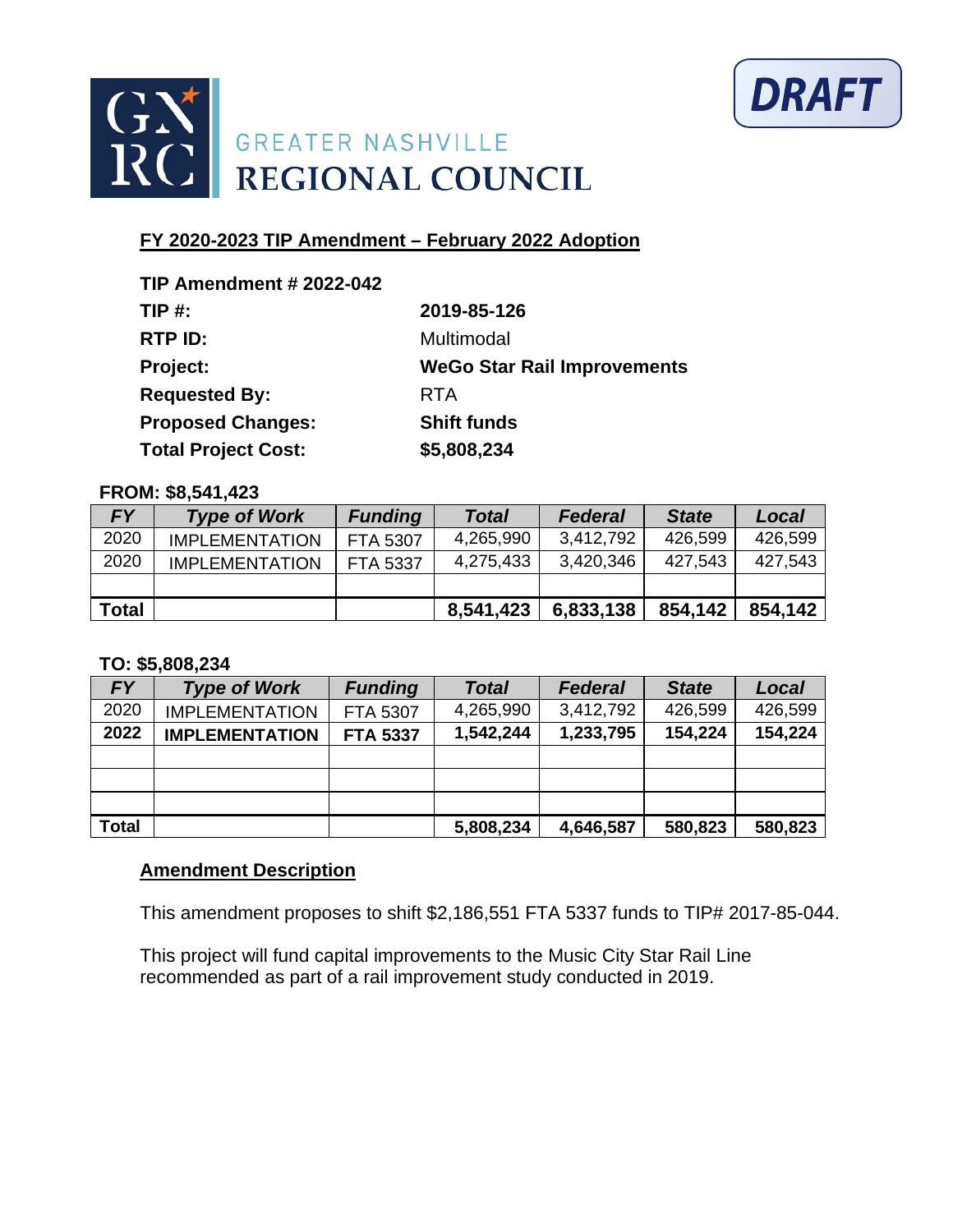



| <b>TIP Amendment # 2022-043</b> |                                                                                                          |
|---------------------------------|----------------------------------------------------------------------------------------------------------|
| TIP#                            | 2022-62-131                                                                                              |
| RTP ID:                         | 2834                                                                                                     |
| <b>Project:</b>                 | Columbia Pike (SR-6/US-31) Widening from Duplex<br>Road (SR-247) to Thompsons Ridge Road/Buckner<br>Road |
| <b>Requested By:</b>            | TDOT                                                                                                     |
| <b>Proposed Changes:</b>        | <b>Add funds</b>                                                                                         |
| <b>Total Project Cost:</b>      | \$75,000,000                                                                                             |

#### **FROM: \$1,200,000**

| <b>FY</b>    | <b>Type of Work</b> | <b>Funding</b> | Total     | <b>Federal</b> | <b>State</b> | Local |
|--------------|---------------------|----------------|-----------|----------------|--------------|-------|
| 2022         | PF-D                | <b>NHPP</b>    | 1,200,000 | 960,000        | 240,000      |       |
|              |                     |                |           |                |              |       |
| <b>Total</b> |                     |                | 1,200,000 | 960,000        | 240,000      |       |

#### **TO: \$3,535,864**

| <b>FY</b>    | <b>Type of Work</b> | <b>Funding</b> | <b>Total</b> | <b>Federal</b> | <b>State</b> | Local   |
|--------------|---------------------|----------------|--------------|----------------|--------------|---------|
| 2022         | PF-D                | <b>NHPP</b>    | 1,200,000    | 960,000        | 240,000      |         |
| 2022         | <b>PE-D/ROW</b>     | <b>L-STBG</b>  | 2,335,864    | 1,868,691      | 0            | 467,173 |
|              |                     |                |              |                |              |         |
| <b>Total</b> |                     |                | 3,535,864    | 2,828,691      | 240,000      | 467,173 |

### **Amendment Description**

This amendment proposes to add \$1,868,691 federal Small Cities STBG funds available to the City of Spring Hill to the project.

This project will design and construct a multimodal facility on Columbia Pike (SR-6/US-31) (generally with widening from 2 travel lanes with a two-way left turn lane to 4 travel lanes with a two-way left turn lane) from near Duplex Road (SR-247) to just north of Thompsons Ridge Road/Buckner Road. Some additional widening will be included at intersections for left and/or right turn lanes.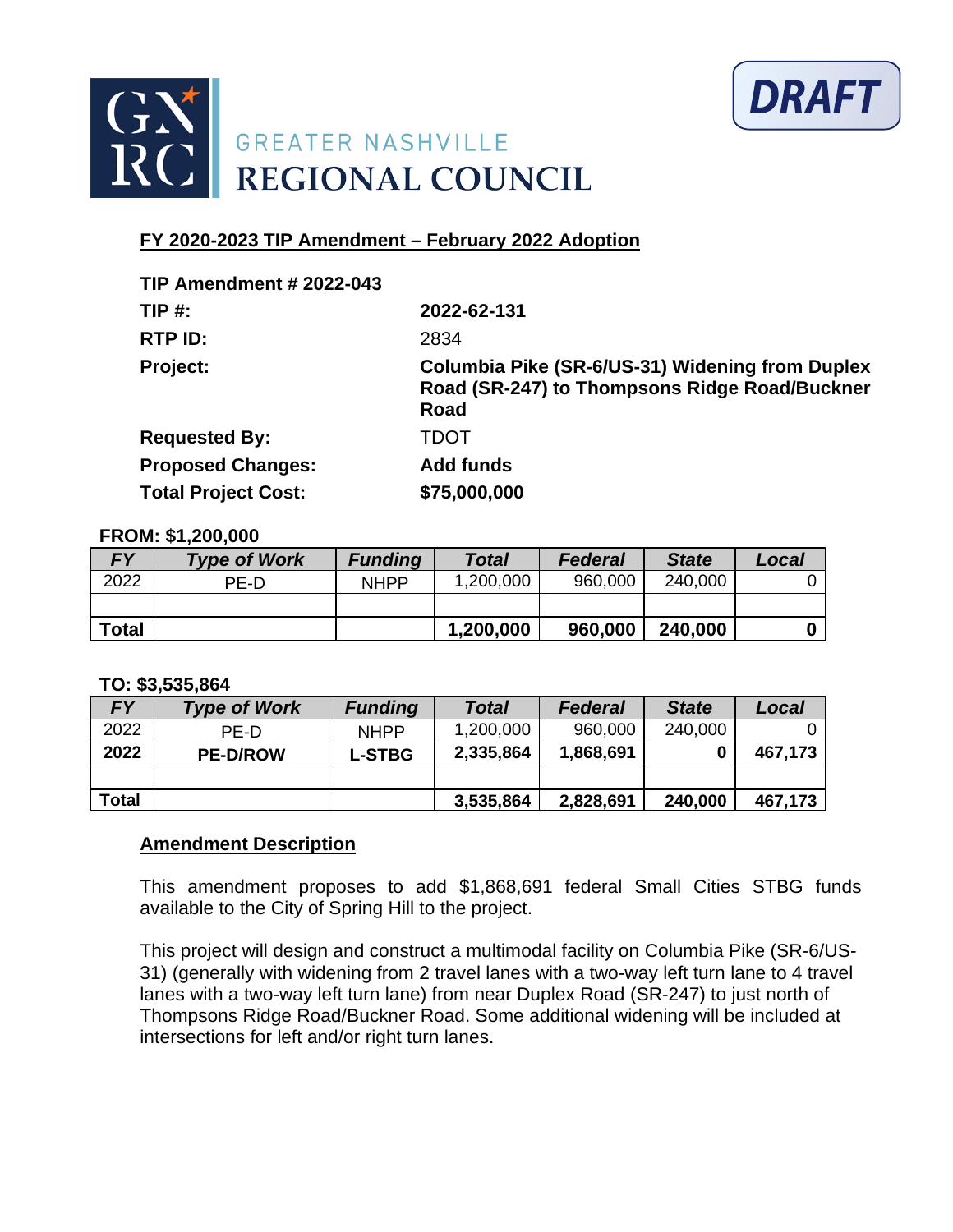



| <b>TIP Amendment # 2022-044</b> |                                           |
|---------------------------------|-------------------------------------------|
| $TIP#$ :                        | 2018-76-078                               |
| RTP ID:                         | Multimodal                                |
| Project:                        | <b>Highway 231 North Sidewalk Project</b> |
| <b>Requested By:</b>            | Lebanon                                   |
| <b>Proposed Changes:</b>        | <b>Add funds</b>                          |
| <b>Total Project Cost:</b>      | \$2,620,025                               |

#### **FROM: \$1,021,381**

| <b>FY</b>    | <b>Type of Work</b> | <b>Funding</b> | <b>Total</b> | <b>Federal</b> | <b>State</b> | Local  |
|--------------|---------------------|----------------|--------------|----------------|--------------|--------|
| 2020         | PE-N/PE-D           | <b>U-STBG</b>  | 205,621      | 164,497        |              | 41,124 |
| 2021         | PE-N/PE-D           | <b>STATE</b>   | 50,000       |                | 47,500       | 2,500  |
| 2021         | <b>CONST</b>        | <b>STATE</b>   | 765,760      |                | 727,472      | 38,288 |
|              |                     |                |              |                |              |        |
| <b>Total</b> |                     |                | 1,021,381    | 164,497        | 774,972      | 81,912 |

### **TO: \$2,620,025**

| <b>FY</b>    | <b>Type of Work</b> | <b>Funding</b> | <b>Total</b> | <b>Federal</b> | <b>State</b> | Local   |
|--------------|---------------------|----------------|--------------|----------------|--------------|---------|
| 2020         | PE-N/PE-D           | <b>U-STBG</b>  | 205,621      | 164,497        |              | 41,124  |
| 2021         | PE-N/PE-D           | <b>STATE</b>   | 50,000       |                | 47,500       | 2,500   |
| 2021         | <b>CONST</b>        | <b>STATE</b>   | 765,760      |                | 727,472      | 38,288  |
| 2022         | <b>PE-D/CONST</b>   | <b>L-STBG</b>  | 598,644      | 478,915        | 0            | 119,729 |
| 2022         | <b>CONST</b>        | <b>STATE</b>   | 1,000,000    | 0              | 950,000      | 50,000  |
|              |                     |                |              |                |              |         |
| <b>Total</b> |                     |                | 2,620,025    | 643,412        | 1,724,972    | 251,641 |

### **Amendment Description**

This amendment proposes to add \$950,000 state funds awarded to the project in TDOT's 2021 Multimodal Access Grants awards and \$478,915 federal Small Cities STBG funds available to the City.

This project involves the construction of a sidewalk project located on U.S. Highway 231 North, between Forrest Avenue and North Castle Heights Avenue/Oakdale Drive.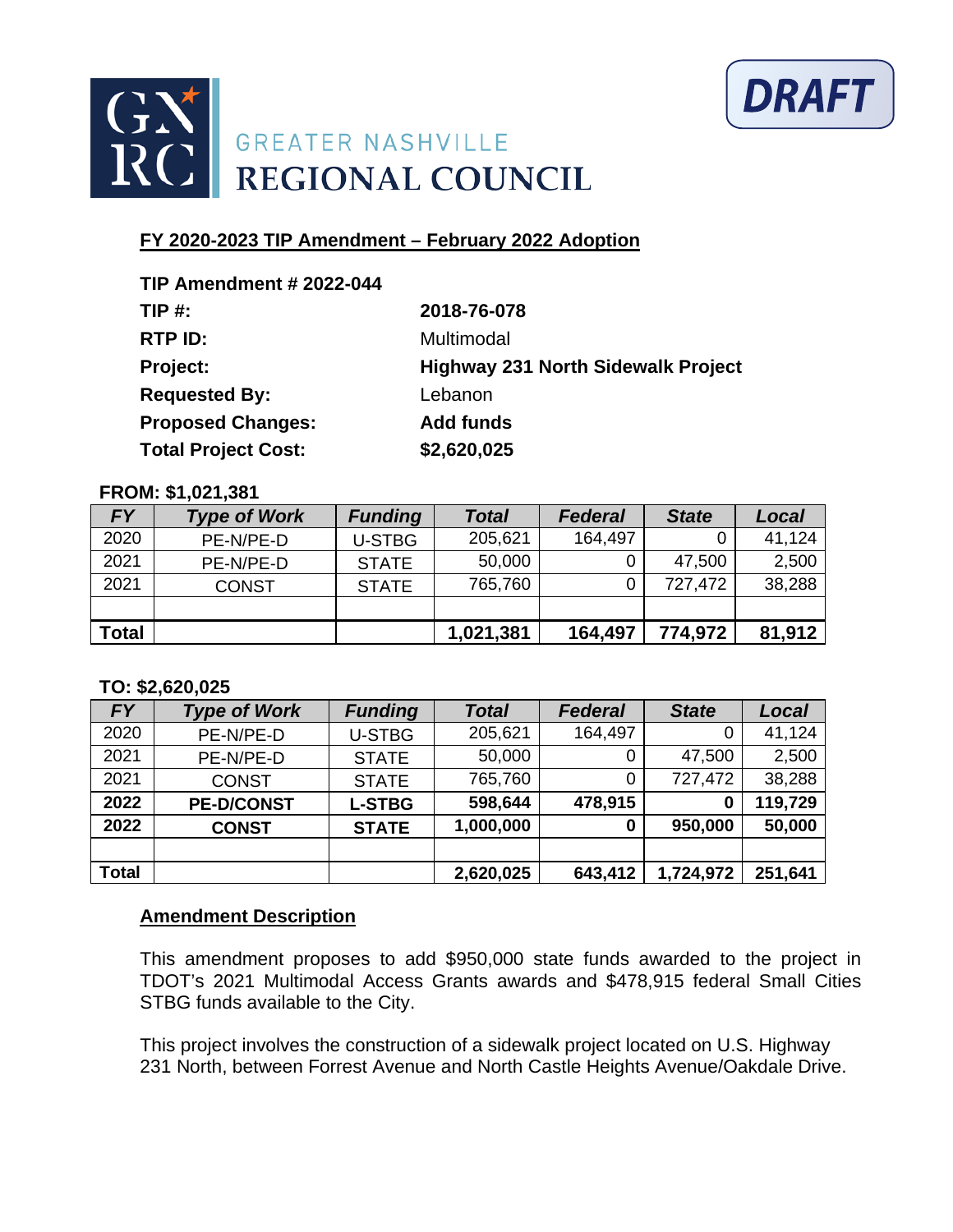



| <b>TIP Amendment # 2022-045</b> |                                             |
|---------------------------------|---------------------------------------------|
| TIP #:                          | 2022-16-162                                 |
| RTP ID:                         | Multimodal                                  |
| Project:                        | Harding Pike (SR-1/US-70S) Sidewalk Project |
| <b>Requested By:</b>            | <b>Belle Meade</b>                          |
| <b>Proposed Changes:</b>        | Add project                                 |
| <b>Total Project Cost:</b>      | \$781,828                                   |

### **TO: \$781,828**

| <b>FY</b>    | <b>Type of Work</b> | <b>Funding</b> | <b>Total</b> | <b>Federal</b> | <b>State</b> | Local  |
|--------------|---------------------|----------------|--------------|----------------|--------------|--------|
| 2022         | <b>PE/ROW/CONST</b> | <b>STATE</b>   | 781,828      |                | 742.737      | 39,091 |
|              |                     |                |              |                |              |        |
| <b>Total</b> |                     |                | 781,828      |                | 742,737      | 39,091 |

### **Amendment Description**

This amendment proposes to add the project to the TIP with \$742,737 state funds awarded to the project in TDOT's 2021 Multimodal Access Grant awards.

This project involves the installation of sidewalks along Harding Pike (SR-1/US-70S) from Belle Meade Boulevard to existing sidewalk just east of Lynnwood Boulevard.